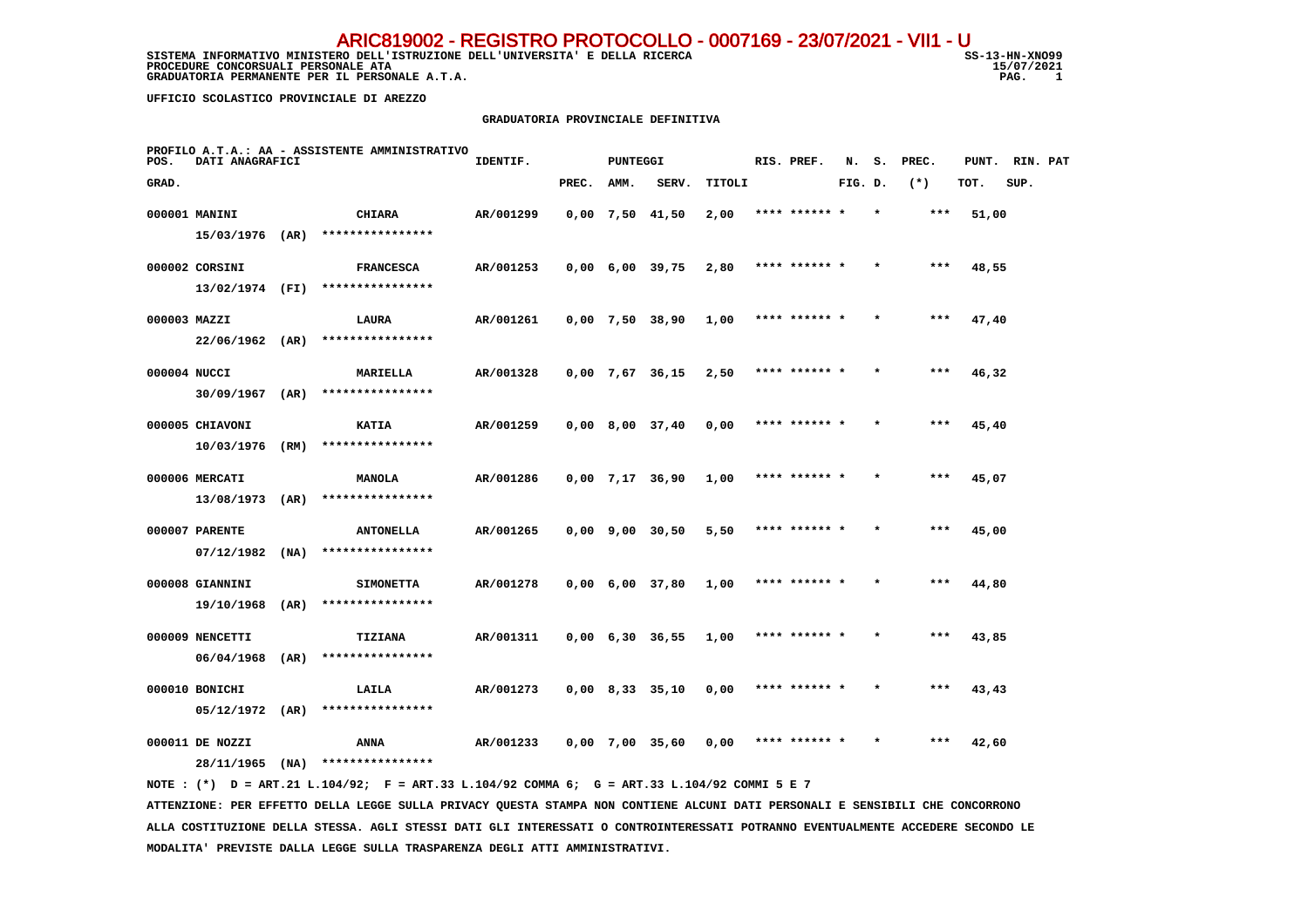SISTEMA INFORMATIVO MINISTE**RO BELGISTA DEL GISTRIQ PROTOCOLLO - 0007169 - 23/07/2021 - VII1 - U**s-13-HN-XNO99 **PROCEDURE CONCORSUALI PERSONALE ATA GRADUATORIA PERMANENTE PER IL PERSONALE A.T.A. PAG. 2**

 **UFFICIO SCOLASTICO PROVINCIALE DI AREZZO**

# **GRADUATORIA PROVINCIALE DEFINITIVA**

| POS.        | DATI ANAGRAFICI   | PROFILO A.T.A.: AA - ASSISTENTE AMMINISTRATIVO | IDENTIF.  |       | <b>PUNTEGGI</b> |                               |        |      | RIS. PREF.    | N.      | s. | PREC. | PUNT. RIN. PAT |      |  |
|-------------|-------------------|------------------------------------------------|-----------|-------|-----------------|-------------------------------|--------|------|---------------|---------|----|-------|----------------|------|--|
| GRAD.       |                   |                                                |           | PREC. | AMM.            | SERV.                         | TITOLI |      |               | FIG. D. |    | $(*)$ | TOT.           | SUP. |  |
|             | 000012 MORTAI     | <b>ANTONELLA</b>                               | AR/001281 |       |                 | $0,00 \quad 6,00 \quad 35,45$ | 1,00   |      |               |         |    | ***   | 42,45          |      |  |
|             |                   | 11/03/1961 (SI) ****************               |           |       |                 |                               |        |      |               |         |    |       |                |      |  |
|             | 000013 ALLEGRO    | ANNA LIDIA                                     | AR/001269 |       |                 | $0,00 \quad 6,00 \quad 34,30$ | 0,00   |      | **** ****** * |         |    | $***$ | 40,30          |      |  |
|             | 28/05/1961 (SI)   | ****************                               |           |       |                 |                               |        |      |               |         |    |       |                |      |  |
|             | 000014 CASUCCI    | LORENZA                                        | AR/001324 |       |                 | $0,00 \quad 6,40 \quad 31,75$ | 1,00   |      | **** ****** * |         |    | ***   | 39,15          |      |  |
|             | 23/12/1972 (AR)   | ****************                               |           |       |                 |                               |        |      |               |         |    |       |                |      |  |
| 000015 IZZO |                   | <b>GIUSEPPINA</b>                              | AR/001232 |       |                 | $0,00$ 7,67 28,15             | 1,00   |      | **** ****** * |         |    | $***$ | 36,82          |      |  |
|             | $11/12/1961$ (NA) | ****************                               |           |       |                 |                               |        |      |               |         |    |       |                |      |  |
|             | 000016 MENGONI    | <b>CARLA</b>                                   | AR/001312 |       |                 | $0,00$ 8,67 25,55             | 1,00   |      | **** ****** * |         |    | $***$ | 35,22          |      |  |
|             | 28/03/1958 (AR)   | ****************                               |           |       |                 |                               |        |      |               |         |    |       |                |      |  |
|             | 000017 BIANCHI    | <b>ALESSIO</b>                                 | AR/001313 |       |                 | $0,00$ 7,20 22,10             | 2,00   |      | **** ******   |         |    | ***   | 31,30          |      |  |
|             | 28/08/1984 (AR)   | ****************                               |           |       |                 |                               |        |      |               |         |    |       |                |      |  |
|             | 000018 PICCOLO    | <b>ANTONELLA</b>                               | AR/001309 |       |                 | $0,00$ 7,00 24,25             | 0,00   |      | **** ******   |         |    | ***   | 31,25          |      |  |
|             | 21/05/1995 (NA)   | ****************                               |           |       |                 |                               |        |      |               |         |    |       |                |      |  |
|             | 000019 CAVALLI    | <b>GIUSEPPINA</b>                              | AR/001242 |       |                 | $0,00$ 7,33 22,85             | 1,00   |      | **** ****** * |         |    | $***$ | 31,18          |      |  |
|             | 17/03/1973 (CT)   | ****************                               |           |       |                 |                               |        |      |               |         |    |       |                |      |  |
|             | 000020 MENDICINO  | TIZIANA                                        | AR/001329 |       |                 | $0,00$ 10,00 14,60            | 4,00   |      | **** ****** * |         |    | ***   | 28,60          |      |  |
|             | $06/01/1984$ (CZ) | ****************                               |           |       |                 |                               |        |      |               |         |    |       |                |      |  |
|             | 000021 RICCA      | ADRIANA                                        | AR/001238 |       |                 | $0,00$ 10,00 14,90            | 3,00   |      | **** ****** * |         |    | $***$ | 27,90          |      |  |
|             | $21/05/1985$ (SR) | ****************                               |           |       |                 |                               |        |      |               |         |    |       |                |      |  |
|             | 000022 FRATINI    | ALICE<br>****************                      | AR/001257 |       |                 | 0,00 9,00 13,50               | 3,00   | **** |               |         |    | ***   | 25,50          |      |  |
|             | 21/01/1980 (AR)   |                                                |           |       |                 |                               |        |      |               |         |    |       |                |      |  |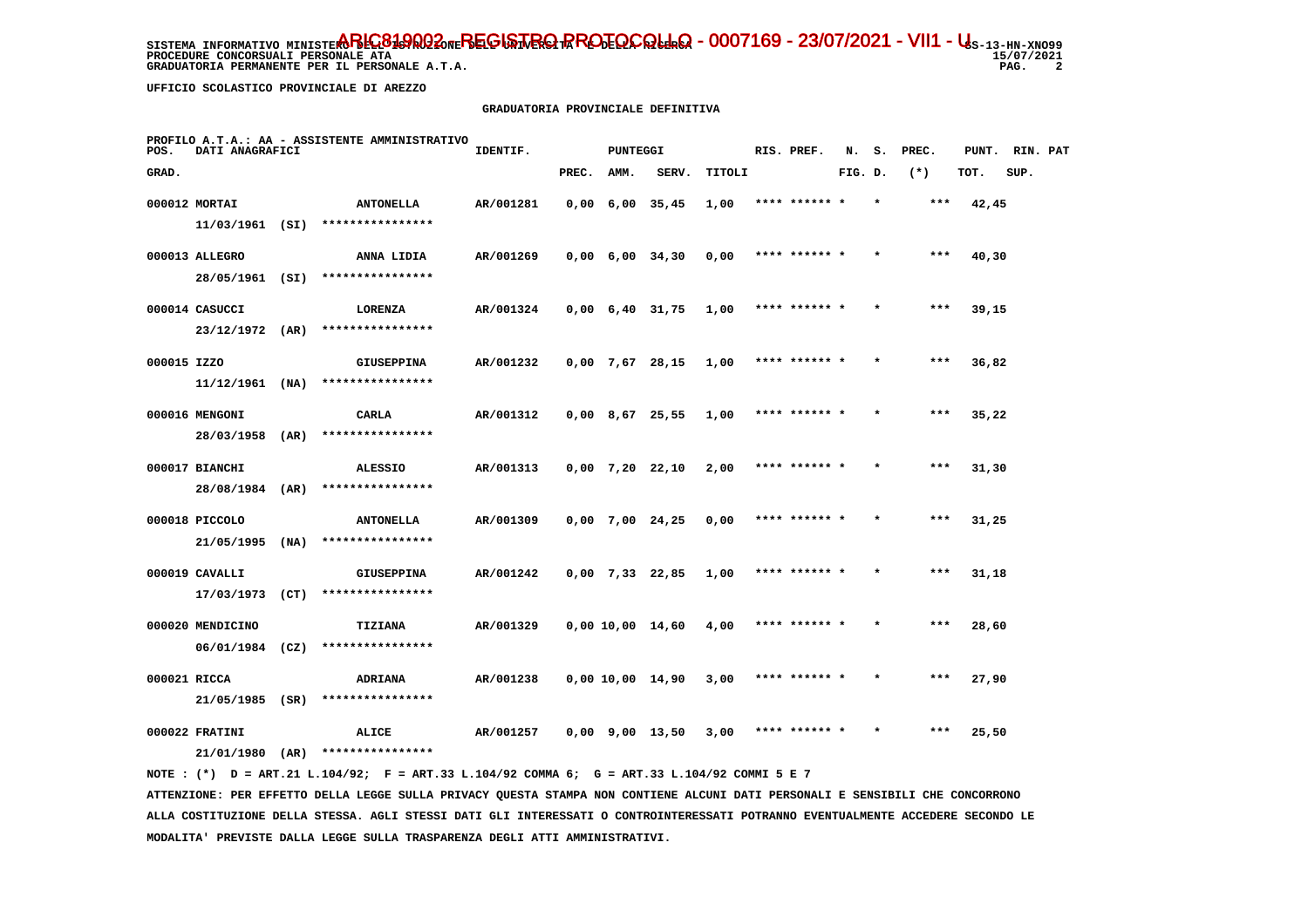SISTEMA INFORMATIVO MINISTE**RO BELGISTA DEL GISTRIQ PROTOCOLLO - 0007169 - 23/07/2021 - VII1 - U**s-13-HN-XNO99 15/07/2021 **PROCEDURE CONCORSUALI PERSONALE ATA** PAG. 3  **GRADUATORIA PERMANENTE PER IL PERSONALE A.T.A.** 

 **UFFICIO SCOLASTICO PROVINCIALE DI AREZZO**

### **GRADUATORIA PROVINCIALE DEFINITIVA**

| POS.  | DATI ANAGRAFICI   |      | PROFILO A.T.A.: AA - ASSISTENTE AMMINISTRATIVO | IDENTIF.  |       | <b>PUNTEGGI</b> |                               |        | RIS. PREF.    | N.      | s.      | PREC. | PUNT. RIN. PAT |      |  |
|-------|-------------------|------|------------------------------------------------|-----------|-------|-----------------|-------------------------------|--------|---------------|---------|---------|-------|----------------|------|--|
| GRAD. |                   |      |                                                |           | PREC. | AMM.            | SERV.                         | TITOLI |               | FIG. D. |         | $(*)$ | TOT.           | SUP. |  |
|       | 000023 PILLONI    |      | <b>GIOIA</b>                                   | AR/001319 |       |                 | $0,00$ 10,00 12,15            | 3,00   | **** ****** * |         | $\star$ | $***$ | 25,15          |      |  |
|       | 30/09/1969        | (AR) | ****************                               |           |       |                 |                               |        |               |         |         |       |                |      |  |
|       | 000024 FRANZESE   |      | <b>FRANCESCA</b>                               | AR/001307 |       |                 | $0,00$ 7,50 13,50             | 3,00   | **** ****** * |         | $\star$ | $***$ | 24,00          |      |  |
|       | 19/04/1975        | (NA) | ****************                               |           |       |                 |                               |        |               |         |         |       |                |      |  |
|       | 000025 CUCULI     |      | <b>VIVIANA</b>                                 | AR/001243 |       |                 | 0,00 10,00 13,00              | 1,00   | **** ****** * |         | $\star$ | $***$ | 24,00          |      |  |
|       | 10/10/1957        | (AR) | ****************                               |           |       |                 |                               |        |               |         |         |       |                |      |  |
|       | 000026 VESTRI     |      | <b>DEBORA</b>                                  | AR/001290 |       |                 | $0,00$ 7,33 15,50             | 1,00   | **** ****** * |         | $\star$ | $***$ | 23,83          |      |  |
|       | 13/10/1973        | (FI) | ****************                               |           |       |                 |                               |        |               |         |         |       |                |      |  |
|       | 000027 PINIZZOTTO |      | MASSIMILIANO                                   | AR/001256 |       |                 | $0,00 \quad 6,17 \quad 16,10$ | 1,00   | **** ****** * |         | $\star$ | $***$ | 23,27          |      |  |
|       | 28/06/1975        | (ME) | ****************                               |           |       |                 |                               |        |               |         |         |       |                |      |  |
|       | 000028 MANGANO    |      | <b>MARIA</b>                                   | AR/001297 | 0,00  |                 | 7,00 13,00                    | 0,00   | **** ****** * |         | $\star$ | $***$ | 20,00          |      |  |
|       | 21/11/1970        | (SR) | ****************                               |           |       |                 |                               |        |               |         |         |       |                |      |  |

 **NOTE : (\*) D = ART.21 L.104/92; F = ART.33 L.104/92 COMMA 6; G = ART.33 L.104/92 COMMI 5 E 7**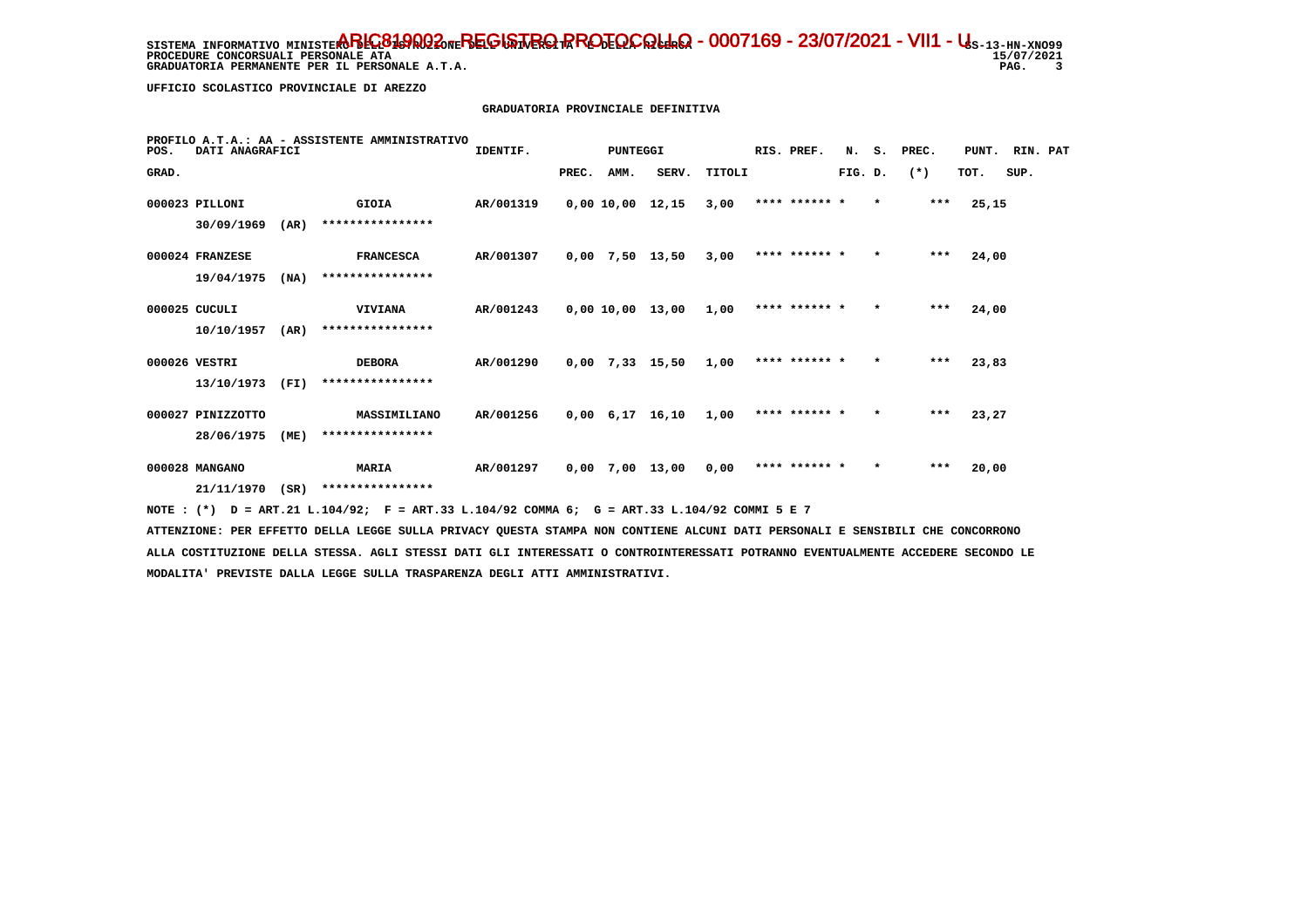**UFFICIO SCOLASTICO PROVINCIALE DI AREZZO**

## **GRADUATORIA PROVINCIALE DEFINITIVA**

| POS.         | DATI ANAGRAFICI                     |      | PROFILO A.T.A.: AT - ASSISTENTE TECNICO                                                                                       | IDENTIF.                                                   |              | <b>PUNTEGGI</b>   |                               |        | RIS. PREF.    | N. S.   | PREC. | PUNT. | RIN. PAT |   |
|--------------|-------------------------------------|------|-------------------------------------------------------------------------------------------------------------------------------|------------------------------------------------------------|--------------|-------------------|-------------------------------|--------|---------------|---------|-------|-------|----------|---|
| GRAD.        |                                     |      |                                                                                                                               |                                                            | PREC.        | AMM.              | SERV.                         | TITOLI |               | FIG. D. | $(*)$ | TOT.  | SUP.     |   |
|              | 000001 PAPINI                       |      | <b>DOMENICO</b>                                                                                                               | AR/000505                                                  | 78,90 0,00   |                   | 4,30                          | 0,00   | **** ****** * |         | $***$ | 83,20 |          |   |
|              | 25/12/1963                          | (AR) | ****************                                                                                                              | AREE DI LABORATORIO POSSEDUTE: AR12 AR32                   |              |                   |                               |        |               |         |       |       |          |   |
|              | 000002 MANCIOPPI                    |      | LUCA                                                                                                                          | AR/001300                                                  |              | $0,00$ 7,33 48,50 |                               | 0,00   | **** ****** * |         | ***   | 55,83 |          |   |
|              | 05/06/1974                          | (AR) | ****************                                                                                                              | AREE DI LABORATORIO POSSEDUTE: AR02 AR08                   |              |                   |                               |        |               |         |       |       |          |   |
|              | 000003 SORRENTINO                   |      | <b>FRANCESCO</b>                                                                                                              | AR/001317                                                  |              |                   | $0,00$ 7,20 45,10             | 0,00   | **** ****** * |         | ***   | 52,30 |          | D |
|              | 29/11/1963                          | (MA) | ****************                                                                                                              | AREE DI LABORATORIO POSSEDUTE: AR33                        |              |                   |                               |        |               |         |       |       |          |   |
|              |                                     |      |                                                                                                                               |                                                            |              |                   |                               |        |               |         |       |       |          |   |
|              | 000004 CARDONE<br>$04/05/1962$ (NA) |      | <b>NICOLA</b><br>****************                                                                                             | AR/000660<br>AREE DI LABORATORIO POSSEDUTE: AR02 AR05 AR08 |              | 46,60 0,00        | 0,00                          | 0,00   | **** ****** * |         | ***   | 46,60 |          |   |
|              |                                     |      |                                                                                                                               |                                                            |              |                   |                               |        |               |         |       |       |          |   |
|              | 000005 FONTANA                      |      | <b>GIANLUCA</b>                                                                                                               | AR/001248                                                  |              |                   | $0,00 \quad 6,11 \quad 37,40$ | 0,00   | **** ****** * |         | ***   | 43,51 |          | D |
|              | 15/01/1968                          | (RM) | ****************                                                                                                              | AREE DI LABORATORIO POSSEDUTE: AR01 AR31                   |              |                   |                               |        |               |         |       |       |          |   |
|              | 000006 GUIDELLI                     |      | <b>ANDREA</b>                                                                                                                 | AR/000628                                                  | 38,90 0,00   |                   | 0,00                          | 0,00   |               |         |       | 38,90 |          |   |
|              | $14/03/1972$ (AR)                   |      | ****************                                                                                                              | AREE DI LABORATORIO POSSEDUTE: AR10                        |              |                   |                               |        |               |         |       |       |          |   |
|              | 000007 SAURINI                      |      | <b>SIMONA</b>                                                                                                                 | AR/000658                                                  | $33,52$ 0,00 |                   | 0,00                          | 0,00   |               |         |       | 33,52 |          |   |
|              | 24/06/1969                          | (AR) | ****************                                                                                                              | AREE DI LABORATORIO POSSEDUTE: AR30 AR32                   |              |                   |                               |        |               |         |       |       |          |   |
|              | 000008 IACOBELLI                    |      | MONICA                                                                                                                        | AR/001274                                                  |              |                   | $0,00$ 8,00 17,75             | 3,80   | **** ****** * |         |       | 29,55 |          |   |
|              | 13/07/1986                          | (PZ) | ****************                                                                                                              | AREE DI LABORATORIO POSSEDUTE: AR08 AR11 AR23 AR29 AR38    |              |                   |                               |        |               |         |       |       |          |   |
|              |                                     |      |                                                                                                                               |                                                            |              |                   |                               |        | **** ****** * |         | ***   |       |          |   |
|              | 000009 MORETTI<br>06/09/1972        | (AR) | <b>GABRIELE</b><br>****************                                                                                           | AR/000908<br>AREE DI LABORATORIO POSSEDUTE: AR10           | $25.67$ 0.00 |                   | 0,00                          | 0.00   |               |         |       | 25,67 |          |   |
|              |                                     |      |                                                                                                                               |                                                            |              |                   |                               |        |               |         |       |       |          |   |
| 000010 CENNI |                                     |      | MONICA                                                                                                                        | AR/001282                                                  |              |                   | 0,00 10,00 15,50              | 0,00   | **** ****** * |         | ***   | 25,50 |          |   |
|              | 08/04/1973 (PG)                     |      | ****************                                                                                                              | AREE DI LABORATORIO POSSEDUTE: AR30 AR32                   |              |                   |                               |        |               |         |       |       |          |   |
|              | 000011 CEGLIE                       |      | VALERIO                                                                                                                       | AR/001262                                                  |              |                   | $0,00$ $9,50$ $14,00$         | 1,80   | **** ****** * |         | ***   | 25,30 |          |   |
|              |                                     |      | 18/05/1987 (BA) ****************                                                                                              | AREE DI LABORATORIO POSSEDUTE: AR02 AR08                   |              |                   |                               |        |               |         |       |       |          |   |
|              |                                     |      | NOTE : (*) D = ART.21 L.104/92; F = ART.33 L.104/92 COMMA 6; G = ART.33 L.104/92 COMMI 5 E 7                                  |                                                            |              |                   |                               |        |               |         |       |       |          |   |
|              |                                     |      | ATTENZIONE: PER EFFETTO DELLA LEGGE SULLA PRIVACY QUESTA STAMPA NON CONTIENE ALCUNI DATI PERSONALI E SENSIBILI CHE CONCORRONO |                                                            |              |                   |                               |        |               |         |       |       |          |   |

 **ALLA COSTITUZIONE DELLA STESSA. AGLI STESSI DATI GLI INTERESSATI O CONTROINTERESSATI POTRANNO EVENTUALMENTE ACCEDERE SECONDO LE MODALITA' PREVISTE DALLA LEGGE SULLA TRASPARENZA DEGLI ATTI AMMINISTRATIVI.**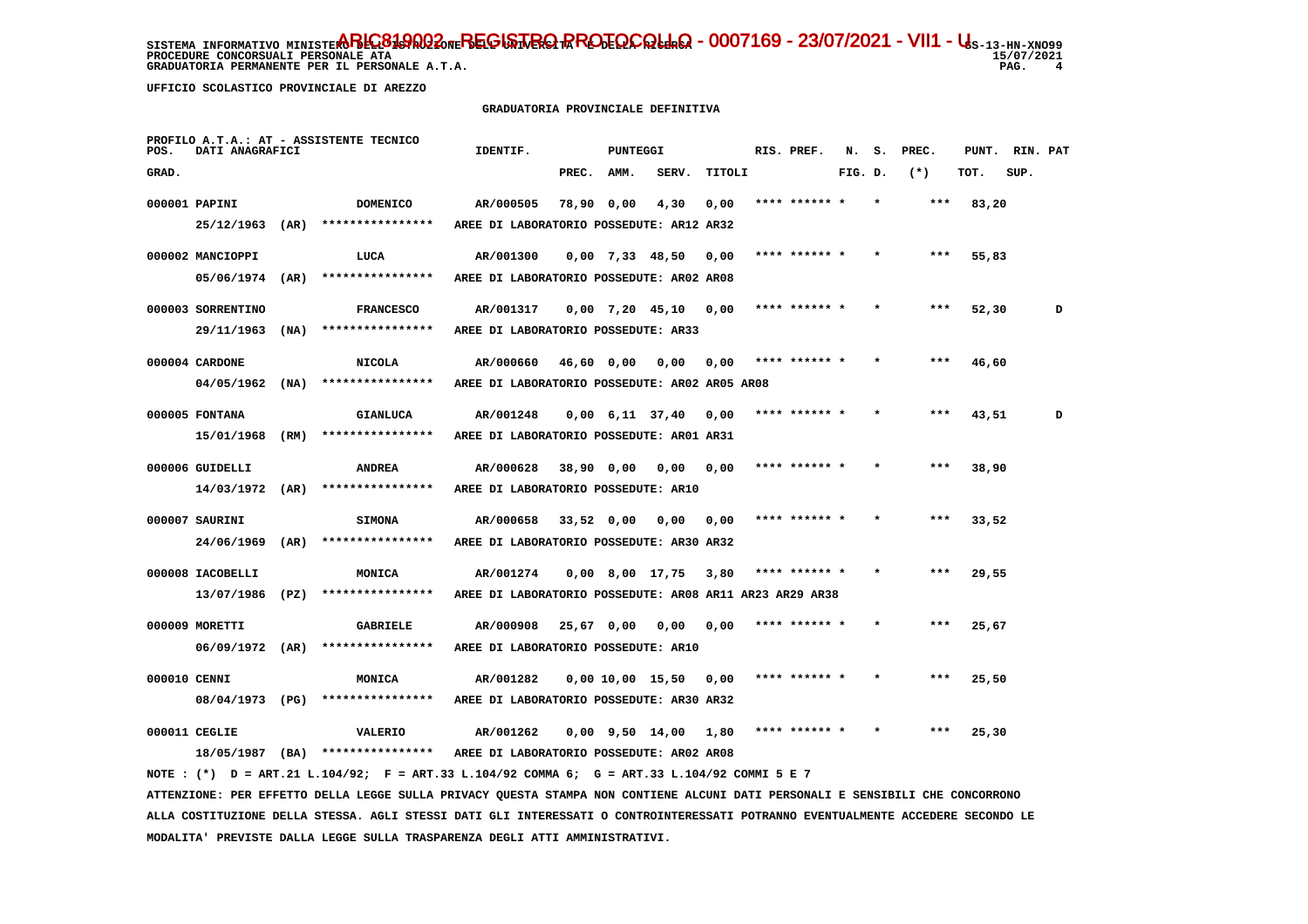GRADUATORIA PERMANENTE PER IL PERSONALE A.T.A.

15/07/2021 PAG. 5

 **UFFICIO SCOLASTICO PROVINCIALE DI AREZZO**

# **GRADUATORIA PROVINCIALE DEFINITIVA**

| POS.  | DATI ANAGRAFICI  |      | PROFILO A.T.A.: AT - ASSISTENTE TECNICO                                                     | IDENTIF.                                      |       | PUNTEGGI |                              |        | RIS. PREF.    | N.      | s.      | PREC. | PUNT. | RIN. PAT |  |
|-------|------------------|------|---------------------------------------------------------------------------------------------|-----------------------------------------------|-------|----------|------------------------------|--------|---------------|---------|---------|-------|-------|----------|--|
| GRAD. |                  |      |                                                                                             |                                               | PREC. | AMM.     | SERV.                        | TITOLI |               | FIG. D. |         | $(*)$ | TOT.  | SUP.     |  |
|       | 000012 ZANCHI    |      | <b>ROBERTO</b>                                                                              | AR/001234                                     |       |          | 0,00 8,67 14,10              | 2,00   | **** ****** * |         | $\star$ | ***   | 24,77 |          |  |
|       | 07/10/1970       | (RN) | ****************                                                                            | AREE DI LABORATORIO POSSEDUTE: AR02 AR08      |       |          |                              |        |               |         |         |       |       |          |  |
|       | 000013 MANCIOPPI |      | ILARIA                                                                                      | AR/001264                                     |       |          | 0,00 10,00 12,70             | 2,00   | **** ****** * |         | $\star$ | $***$ | 24,70 |          |  |
|       | 24/12/1984       | (AR) | ****************                                                                            | AREE DI LABORATORIO POSSEDUTE: AR08           |       |          |                              |        |               |         |         |       |       |          |  |
|       | 000014 NOBILE    |      | <b>MARIA</b>                                                                                | AR/001335                                     |       |          | $0.00$ $9.80$ $13.00$ $1.80$ |        | **** ****** * |         | $\star$ | $***$ | 24,60 |          |  |
|       | 12/07/1987       | (RG) | ****************                                                                            | AREE DI LABORATORIO POSSEDUTE: AR26           |       |          |                              |        |               |         |         |       |       |          |  |
|       | 000015 FERRARO   |      | <b>SERGIO</b>                                                                               | AR/001255                                     |       |          | 0,00 10,00 13,50             | 0,00   | **** ****** * |         | $\star$ | $***$ | 23,50 |          |  |
|       | 09/09/1981       | (SA) | ****************                                                                            | AREE DI LABORATORIO POSSEDUTE: AR02 AR08      |       |          |                              |        |               |         |         |       |       |          |  |
|       | 000016 RAPINI    |      | TIZIANO                                                                                     | AR/001302                                     |       |          | $0,00$ 8,90 14,50            | 0.00   | **** ****** * |         | $\star$ | ***   | 23,40 |          |  |
|       | 17/05/1980       | (AR) | ****************                                                                            | AREE DI LABORATORIO POSSEDUTE: AR02 AR08      |       |          |                              |        |               |         |         |       |       |          |  |
|       | 000017 MERCURI   |      | FILOMENA                                                                                    | AR/001258                                     |       |          | $0,00$ 9,10 12,50 1,80       |        | **** ****** * |         | $\star$ | $***$ | 23,40 |          |  |
|       | 08/12/1987       | (VV) | ****************                                                                            | AREE DI LABORATORIO POSSEDUTE: AR01 AR02 AR08 |       |          |                              |        |               |         |         |       |       |          |  |
|       |                  |      | NOTE: (*) D = ART.21 L.104/92; F = ART.33 L.104/92 COMMA 6; G = ART.33 L.104/92 COMMI 5 E 7 |                                               |       |          |                              |        |               |         |         |       |       |          |  |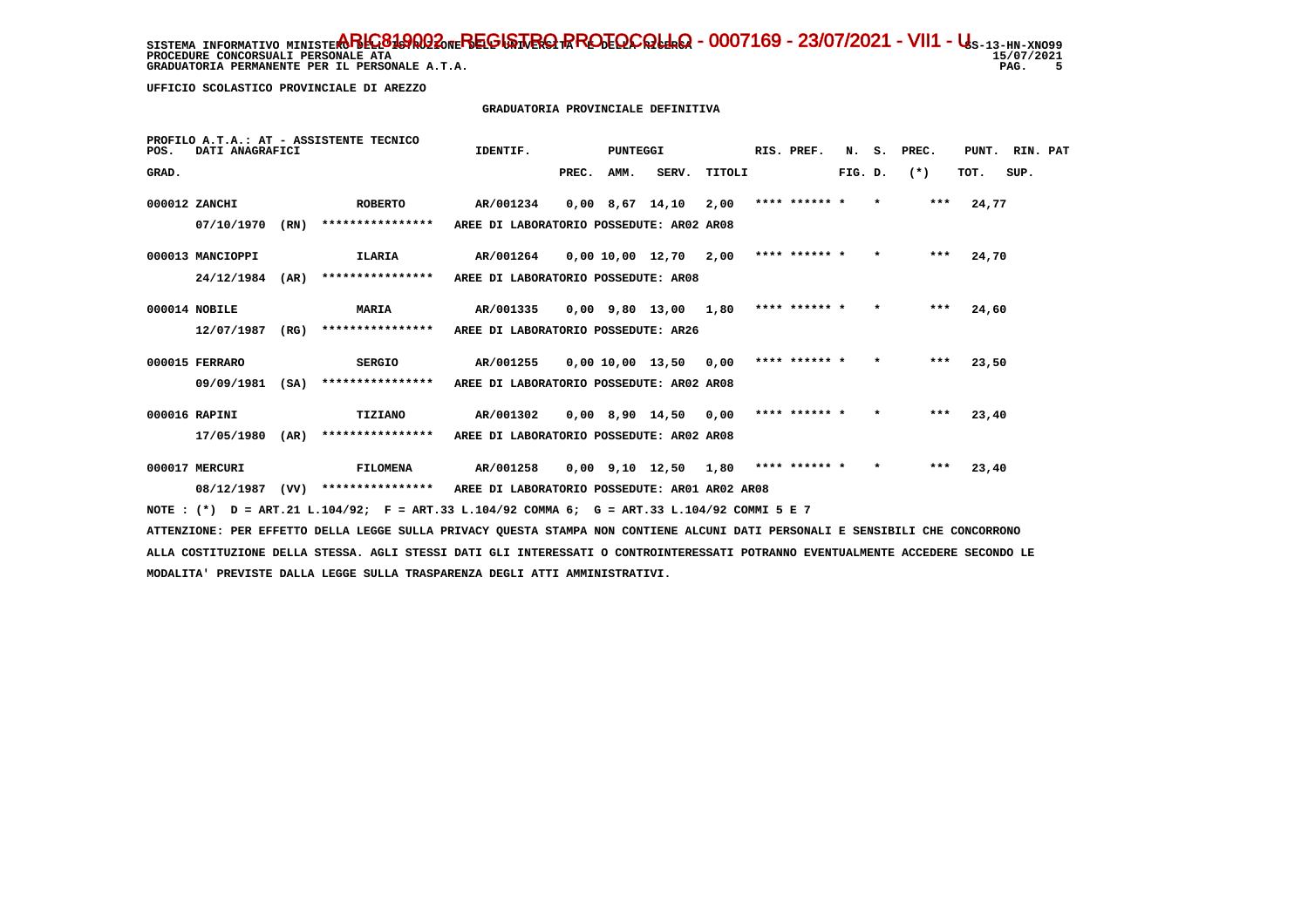SISTEMA INFORMATIVO MINISTE**RO BELGISTA DEL GISTRIQ PROTOCOLLO - 0007169 - 23/07/2021 - VII1 - U**s-13-HN-XNO99 15/07/2021 **PROCEDURE CONCORSUALI PERSONALE ATA**  $6^{\circ}$  **GRADUATORIA PERMANENTE PER IL PERSONALE A.T.A. PAG. 6**

 **UFFICIO SCOLASTICO PROVINCIALE DI AREZZO**

 **PROFILO A.T.A.: CO - CUOCO**

#### **GRADUATORIA PROVINCIALE DEFINITIVA**

|       |                                 |      |                                       | IDENTIF.  |       | PUNTEGGI    |       |        | RIS. PREF.    | N.      | s.      | PREC.  | PUNT. | RIN. PAT |  |
|-------|---------------------------------|------|---------------------------------------|-----------|-------|-------------|-------|--------|---------------|---------|---------|--------|-------|----------|--|
| GRAD. |                                 |      |                                       |           | PREC. | AMM.        | SERV. | TITOLI |               | FIG. D. |         | $(* )$ | TOT.  | SUP.     |  |
|       | 000001 BUONDONNO<br>29/05/1979  |      | <b>FERDINANDO</b><br>**************** | AR/001226 | 0,00  | 0,00        | 21,75 | 0,00   | **** ****** * |         | $\star$ | ***    | 31,75 |          |  |
|       | 000002 DE MATTEIS<br>18/12/1977 | (LE) | <b>GRAZIANO</b><br>****************   | AR/001284 | 0,00  | 8,40        | 16,50 | 0,00   | **** ****** * |         | $\star$ | ***    | 24,90 |          |  |
|       | 000003 FABBRONI<br>13/11/1967   | (RM) | <b>ANDREA</b><br>****************     | AR/001227 |       | $0,00$ 9,50 | 13,30 | 0,00   | **** ****** * |         | $\star$ | ***    | 22,80 |          |  |

 **NOTE : (\*) D = ART.21 L.104/92; F = ART.33 L.104/92 COMMA 6; G = ART.33 L.104/92 COMMI 5 E 7**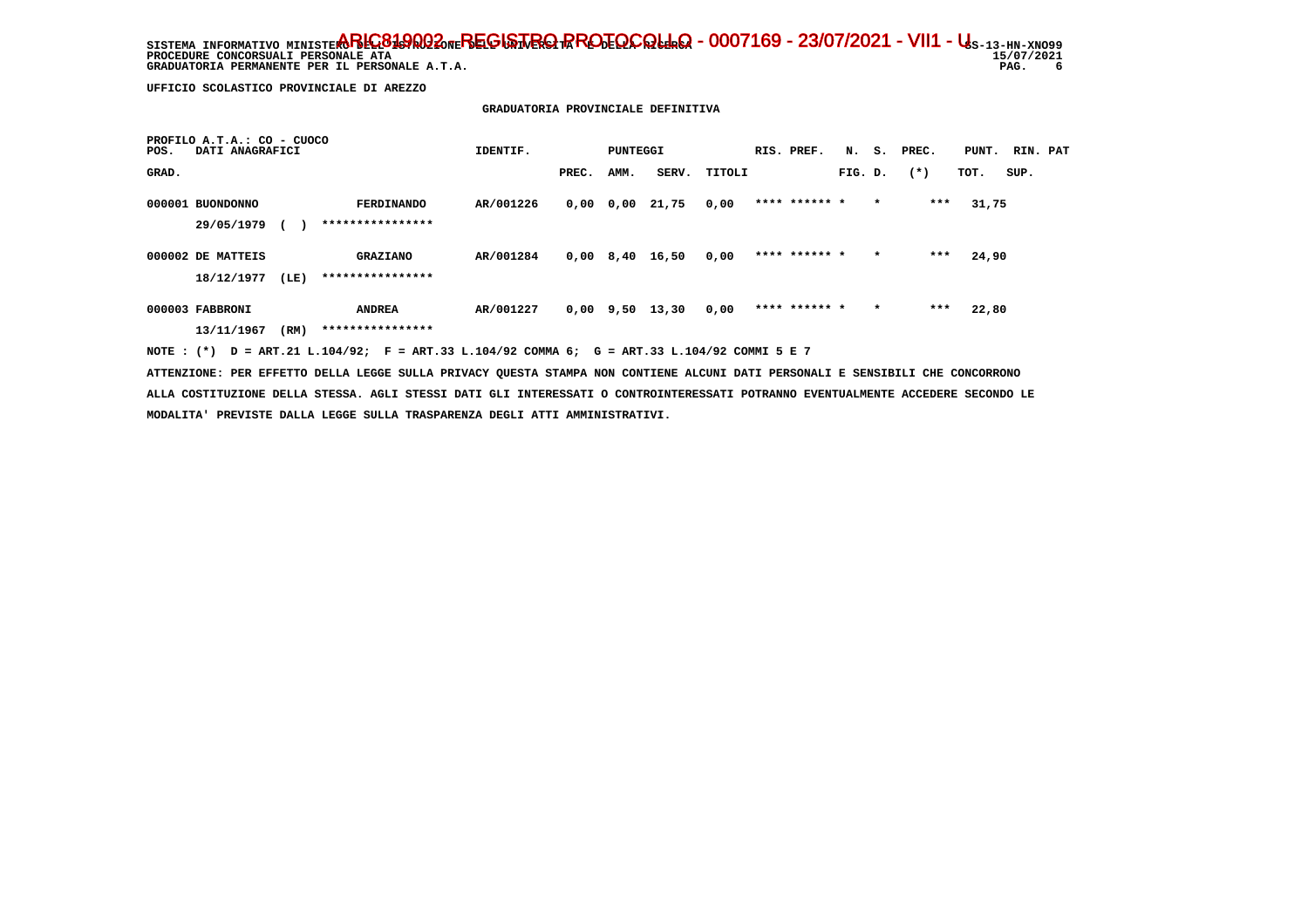SISTEMA INFORMATIVO MINISTE**RO BELGISTA DEL GISTRIQ PROTOCOLLO - 0007169 - 23/07/2021 - VII1 - U**s-13-HN-XNO99 15/07/2021 **PROCEDURE CONCORSUALI PERSONALE ATA** PAG. 7 GRADUATORIA PERMANENTE PER IL PERSONALE A.T.A.

 **UFFICIO SCOLASTICO PROVINCIALE DI AREZZO**

 **GRADUATORIA PROVINCIALE DEFINITIVA**

 **PROFILO A.T.A.: CR - COLLABORATORE SCOLASTICO TECNICO (ADDETTO AZIENDE AGRARIE) NON CI SONO ASPIRANTI DA STAMPARE**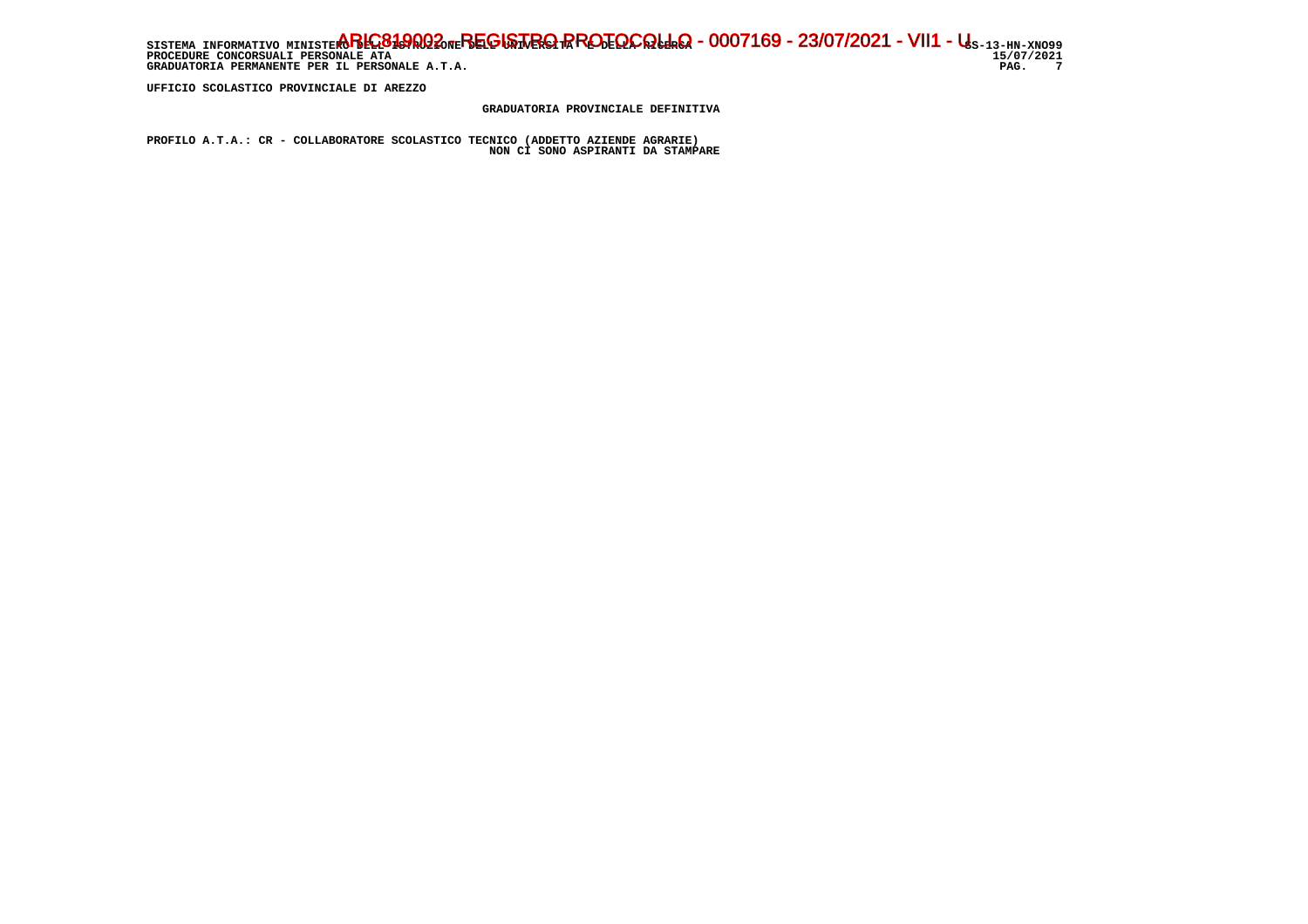**GRADUATORIA PERMANENTE PER IL PERSONALE A.T.A. PAG. 8**

 **UFFICIO SCOLASTICO PROVINCIALE DI AREZZO**

#### **GRADUATORIA PROVINCIALE DEFINITIVA**

| POS.         | DATI ANAGRAFICI                        |      | PROFILO A.T.A.: CS - COLLABORATORE SCOLASTICO | IDENTIF.  |              | PUNTEGGI |                       |        | RIS. PREF.    | N.      | s.      | PREC. | PUNT. | RIN. PAT |  |
|--------------|----------------------------------------|------|-----------------------------------------------|-----------|--------------|----------|-----------------------|--------|---------------|---------|---------|-------|-------|----------|--|
| GRAD.        |                                        |      |                                               |           | PREC.        | AMM.     | SERV.                 | TITOLI |               | FIG. D. |         | $(*)$ | TOT.  | SUP.     |  |
| 000001 MAZZI |                                        |      | <b>ROBERTO</b>                                | AR/000276 | 46,00 0,00   |          | 0,00                  | 0,00   | **** ******   |         |         | $***$ | 46,00 |          |  |
|              | 23/08/1972 (AR)                        |      | ****************                              |           |              |          |                       |        |               |         |         |       |       |          |  |
|              | 000002 MASTACCHI                       |      | LUISA                                         | AR/000761 | 45,50 0,00   |          | 0,00                  | 0,00   | **** ****** * |         |         | $***$ | 45,50 |          |  |
|              | 01/11/1956                             | (AR) | ****************                              |           |              |          |                       |        |               |         |         |       |       |          |  |
|              | 000003 FALLERI                         |      | TIZIANA                                       | AR/000112 | 40,50 0,00   |          | 0,00                  | 0,00   | **** ****** * |         | $\star$ | $***$ | 40,50 |          |  |
|              | 13/01/1964                             | (PG) | ****************                              |           |              |          |                       |        |               |         |         |       |       |          |  |
|              | 000004 MARTELLI                        |      | MARIELLA                                      | AR/000726 | 39,50 0,00   |          | 0,00                  | 0,00   | **** ****** * |         |         | ***   | 39,50 |          |  |
|              | $15/09/1954$ (AR)                      |      | ****************                              |           |              |          |                       |        |               |         |         |       |       |          |  |
|              | 000005 BARONCINI                       |      | PATRIZIA                                      | AR/000664 | $36,15$ 0,00 |          | 0,00                  | 0,00   | **** ****** * |         | $\star$ | $***$ | 36,15 |          |  |
|              | 09/10/1961                             | (AR) | ****************                              |           |              |          |                       |        |               |         |         |       |       |          |  |
| 000006 ALTI  |                                        |      | <b>BARBARA</b>                                | AR/001246 |              |          | $0,00$ 2,00 33,82     | 0,00   | **** ****** * |         | $\star$ | $***$ | 35,82 |          |  |
|              | 22/12/1969                             | (AR) | ****************                              |           |              |          |                       |        |               |         |         |       |       |          |  |
|              | 000007 DE ANGELIS                      |      | VITTORIO                                      | AR/001241 |              |          | $0,00$ $3,00$ $31,50$ | 0,00   |               |         |         | ***   | 34,50 |          |  |
|              | 15/09/1987                             | (CE) | ****************                              |           |              |          |                       |        |               |         |         |       |       |          |  |
|              | 000008 OLIVIERO                        |      | LOREDANA<br>****************                  | AR/001263 |              |          | $0,00$ 2,50 29,00     | 0,00   | **** ****** * |         |         | $***$ | 31,50 |          |  |
|              | 14/05/1965                             | (NA) |                                               |           |              |          |                       |        |               |         |         |       |       |          |  |
|              | 000009 CIARDO                          |      | IPPAZIO ANTONIO AR/001327<br>**************** |           |              |          | $0,00$ 2,00 28,55     | 0,00   | **** ****** * |         |         | $***$ | 30,55 |          |  |
|              | 18/01/1964 (LE)                        |      |                                               |           |              |          |                       |        |               |         |         |       |       |          |  |
|              | 000010 ANGIOLELLA<br>$12/05/1992$ (CE) |      | <b>MICHELE</b><br>****************            | AR/001239 |              |          | $0,00$ 2,00 28,00     | 0,00   | **** ****** * |         |         | $***$ | 30,00 |          |  |
|              |                                        |      |                                               |           |              |          |                       |        |               |         |         |       |       |          |  |
| 000011 BUGI  |                                        | (FI) | <b>BRUNA</b><br>****************              | AR/001231 |              |          | $0,00$ 2,00 27,18     | 0,00   |               |         |         | ***   | 29,18 |          |  |
|              | 13/09/1967                             |      |                                               |           |              |          |                       |        |               |         |         |       |       |          |  |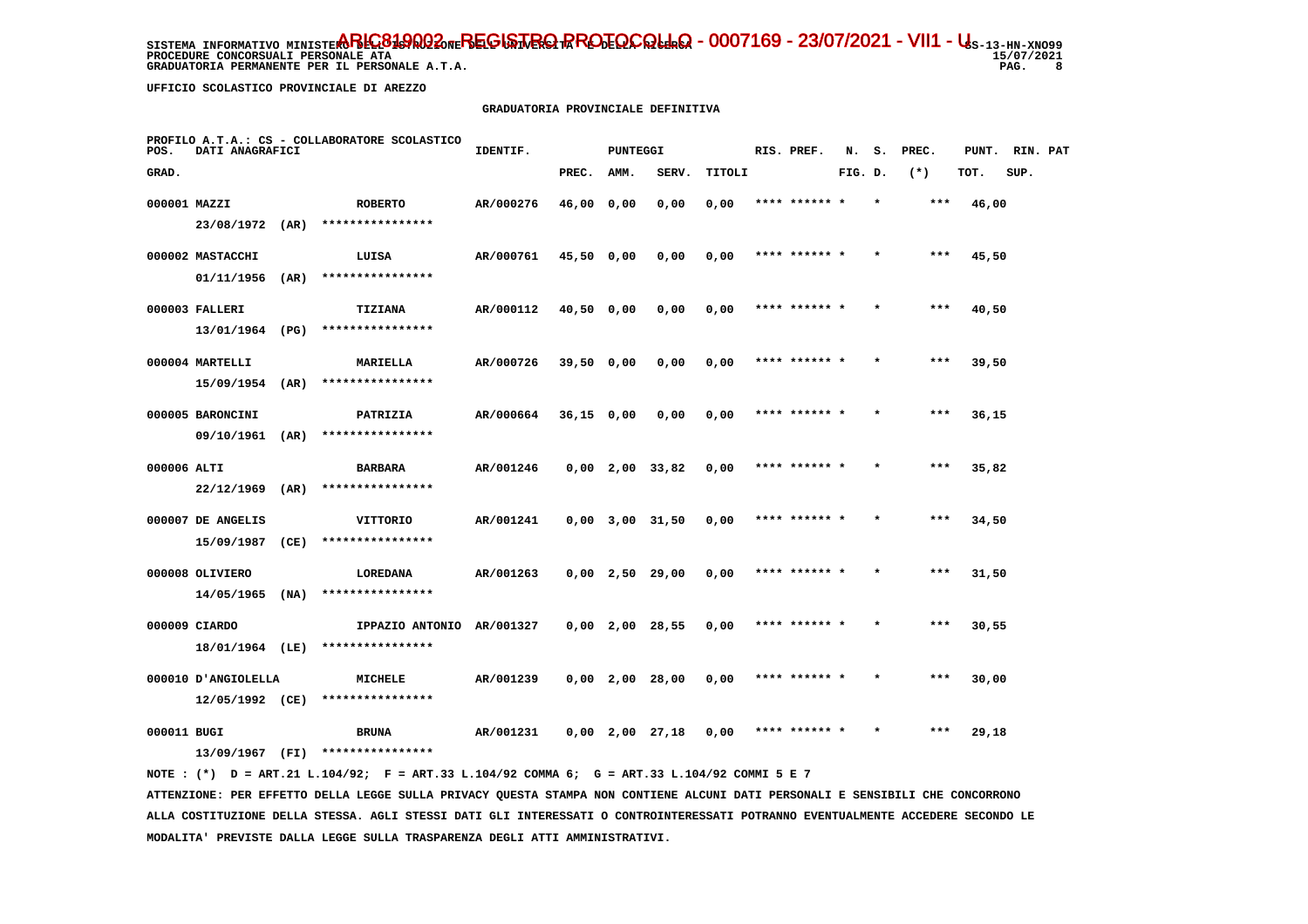**PROCEDURE CONCORSUALI PERSONALE ATA GRADUATORIA PERMANENTE PER IL PERSONALE A.T.A. PAG. 9**

 $15/07/2021$ 9

 **UFFICIO SCOLASTICO PROVINCIALE DI AREZZO**

#### **GRADUATORIA PROVINCIALE DEFINITIVA**

| POS.         | DATI ANAGRAFICI  |      | PROFILO A.T.A.: CS - COLLABORATORE SCOLASTICO | IDENTIF.  |            | PUNTEGGI |                       |        | RIS. PREF.    | N.      | s.      | PREC. | PUNT. | RIN. PAT |  |
|--------------|------------------|------|-----------------------------------------------|-----------|------------|----------|-----------------------|--------|---------------|---------|---------|-------|-------|----------|--|
| GRAD.        |                  |      |                                               |           | PREC.      | AMM.     | SERV.                 | TITOLI |               | FIG. D. |         | $(*)$ | TOT.  | SUP.     |  |
|              | 000012 ZUCCHINI  |      | MARIA LUISA                                   | AR/000581 | 26,50 0,00 |          | 0,00                  | 0,00   | **** ******   |         |         | $***$ | 26,50 |          |  |
|              | 06/05/1961 (AR)  |      | ****************                              |           |            |          |                       |        |               |         |         |       |       |          |  |
| 000013 ROSSI |                  |      | <b>FRANCESCO</b>                              | AR/000562 | 26,00 0,00 |          | 0,00                  | 0,00   | **** ****** * |         |         | ***   | 26,00 |          |  |
|              | 13/08/1966 (PG)  |      | ****************                              |           |            |          |                       |        |               |         |         |       |       |          |  |
| 000014 ROSSI |                  |      | <b>MONIA</b>                                  | AR/000866 | 26,00 0,00 |          | 0,00                  | 0,00   | **** ****** * |         | $\star$ | $***$ | 26,00 |          |  |
|              | 14/05/1969       | (AR) | ****************                              |           |            |          |                       |        |               |         |         |       |       |          |  |
| 000015 RUSSO |                  |      | <b>PAOLA</b>                                  | AR/001254 |            |          | $0,00$ 2,00 23,75     | 0,00   | **** ****** * |         |         | $***$ | 25,75 |          |  |
|              | 22/05/1979 (CE)  |      | ****************                              |           |            |          |                       |        |               |         |         |       |       |          |  |
|              | 000016 DE LUCA   |      | <b>GRAZIA</b>                                 | AR/001289 |            |          | $0,00$ $3,50$ $21,82$ | 0,00   | **** ****** * |         |         | $***$ | 25,32 |          |  |
|              | 22/01/1966       | (EE) | ****************                              |           |            |          |                       |        |               |         |         |       |       |          |  |
|              | 000017 RAFFAELLI |      | <b>RICCARDO</b>                               | AR/001301 |            |          | $0,00$ 2,50 22,30     | 0,00   | **** ****** * |         |         | $***$ | 24,80 |          |  |
|              | 13/04/1968       | (AR) | ****************                              |           |            |          |                       |        |               |         |         |       |       |          |  |
|              | 000018 BERARDI   |      | <b>ANTONIETTA</b>                             | AR/000643 | 24,75 0,00 |          | 0,00                  | 0,00   |               |         |         |       | 24,75 |          |  |
|              | 13/05/1966 (NA)  |      | ****************                              |           |            |          |                       |        |               |         |         |       |       |          |  |
|              | 000019 ROMIZI    |      | PAOLA ALBERTA                                 | AR/000419 | 24,53 0,00 |          | 0,00                  | 0,00   | **** ****** * |         |         | ***   | 24,53 |          |  |
|              | 05/07/1955       | (GE) | ****************                              |           |            |          |                       |        |               |         |         |       |       |          |  |
|              | 000020 BELLINO   |      | GRAZIELLA                                     | AR/001325 |            |          | $0,00$ $3,50$ $20,80$ | 0,00   | **** ****** * |         | $\star$ | ***   | 24,30 |          |  |
|              | 14/10/1984       | (AR) | ****************                              |           |            |          |                       |        |               |         |         |       |       |          |  |
|              | 000021 SERANGELI |      | ANNA RITA                                     | AR/001296 |            |          | $0,00$ $3,50$ $19,50$ | 0,00   | **** ****** * |         |         | $***$ | 23,00 |          |  |
|              | 22/05/1961       | (PG) | ****************                              |           |            |          |                       |        |               |         |         |       |       |          |  |
|              | 000022 FORTUNATO |      | AMBRA                                         | AR/001271 |            |          | $0,00$ 2,50 19,75     | 0,00   |               |         |         | ***   | 22,25 |          |  |
|              | 29/11/1993       | (AR) | ****************                              |           |            |          |                       |        |               |         |         |       |       |          |  |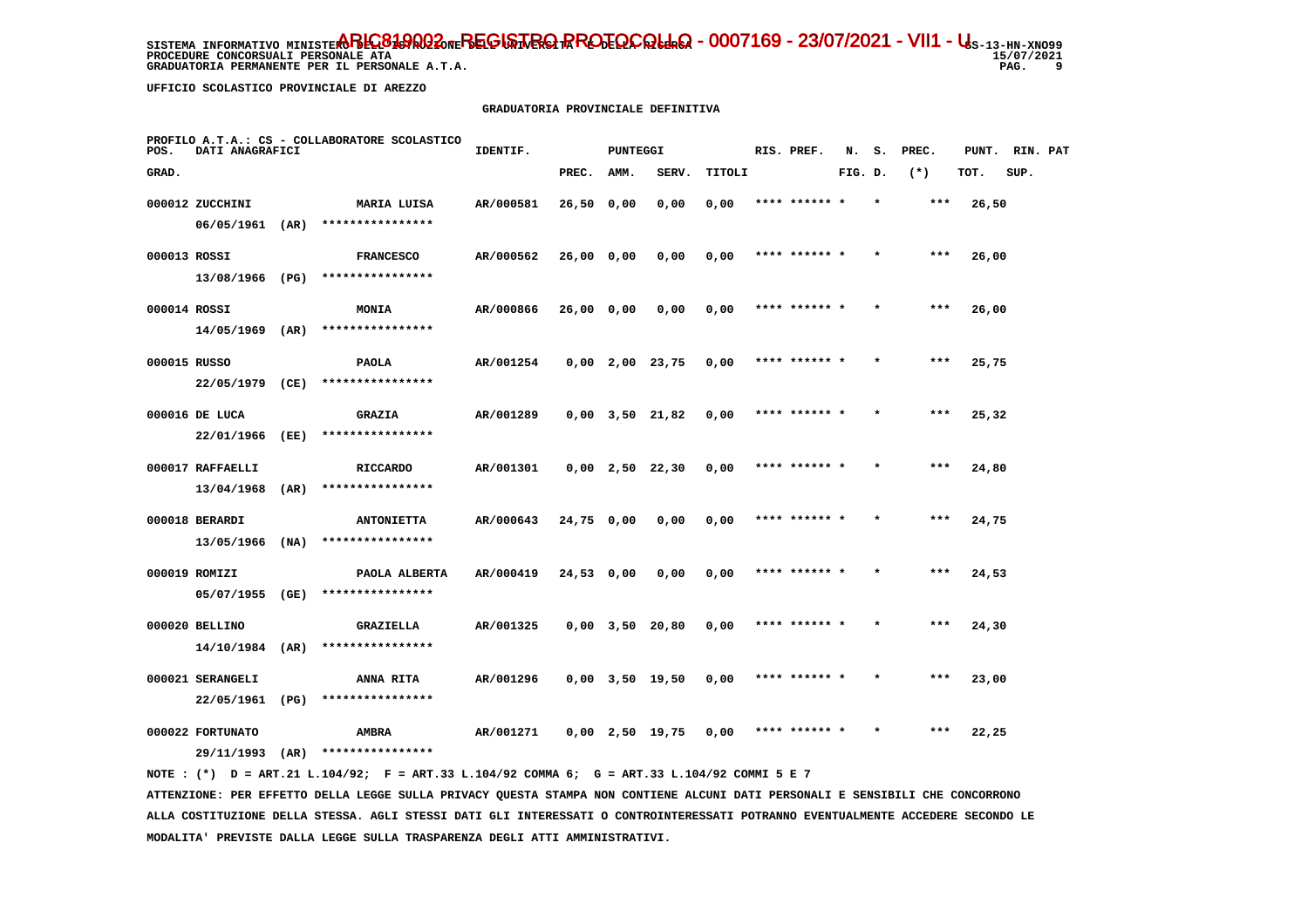**PROCEDURE CONCORSUALI PERSONALE ATA GRADUATORIA PERMANENTE PER IL PERSONALE A.T.A.**   $15/07/2021$ PAG. 10

 **UFFICIO SCOLASTICO PROVINCIALE DI AREZZO**

#### **GRADUATORIA PROVINCIALE DEFINITIVA**

| POS.         | DATI ANAGRAFICI    |      | PROFILO A.T.A.: CS - COLLABORATORE SCOLASTICO | IDENTIF.  |            | <b>PUNTEGGI</b> |                       |        | RIS. PREF.    | N.      | s.      | PREC. | PUNT. | RIN. PAT |  |
|--------------|--------------------|------|-----------------------------------------------|-----------|------------|-----------------|-----------------------|--------|---------------|---------|---------|-------|-------|----------|--|
| GRAD.        |                    |      |                                               |           | PREC.      | AMM.            | SERV.                 | TITOLI |               | FIG. D. |         | $(*)$ | TOT.  | SUP.     |  |
|              | 000023 BONCINO     |      | GIOVANNI                                      | AR/001225 |            |                 | $0,00$ 2,00 18,70     | 0,00   | **** ****** * |         |         | $***$ | 20,70 |          |  |
|              | 29/08/1990         | (CE) | ****************                              |           |            |                 |                       |        |               |         |         |       |       |          |  |
| 000024 GIGLI |                    |      | <b>MARCO</b>                                  | AR/001322 |            |                 | $0,00$ $3,00$ $16,80$ | 0,00   | **** ****** * |         |         | ***   | 19,80 |          |  |
|              | 19/05/1962 (AR)    |      | ****************                              |           |            |                 |                       |        |               |         |         |       |       |          |  |
|              | 000025 SALUCCI     |      | SONIA                                         | AR/001321 |            |                 | $0,00$ 3,00 16,60     | 0,00   | **** ****** * |         |         | $***$ | 19,60 |          |  |
|              | 13/01/1965         | (AR) | ****************                              |           |            |                 |                       |        |               |         |         |       |       |          |  |
|              | 000026 SANGIOVANNI |      | <b>ANGELA</b>                                 | AR/001323 |            |                 | $0,00$ 3,50 16,00     | 0,00   | **** ****** * |         |         | $***$ | 19,50 |          |  |
|              | 21/08/1977 (CS)    |      | ****************                              |           |            |                 |                       |        |               |         |         |       |       |          |  |
|              | 000027 CAMPANI     |      | <b>GIANNA</b>                                 | AR/001229 |            |                 | $0,00$ $3,50$ $16,00$ | 0,00   | **** ****** * |         |         | $***$ | 19,50 |          |  |
|              | 19/01/1969         | (AR) | ****************                              |           |            |                 |                       |        |               |         |         |       |       |          |  |
|              | 000028 DE ROSA     |      | <b>RAFFAELE</b>                               | AR/001277 |            |                 | $0,00$ $3,50$ $16,00$ | 0,00   | **** ****** * |         |         | ***   | 19,50 |          |  |
|              | 20/04/1997         | (NA) | ****************                              |           |            |                 |                       |        |               |         |         |       |       |          |  |
|              | 000029 PAOLI'      |      | MARCELLO                                      | AR/001320 |            |                 | $0,00$ 3,00 16,30     | 0,00   | **** ******   |         |         | ***   | 19,30 |          |  |
|              | $14/07/1967$ (VV)  |      | ****************                              |           |            |                 |                       |        |               |         |         |       |       |          |  |
| 000030 FERRI |                    |      | SILVIA                                        | AR/001304 |            |                 | $0,00$ $3,50$ $15,50$ | 0,00   | **** ****** * |         |         | $***$ | 19,00 |          |  |
|              | 18/05/1987         | (PG) | ****************                              |           |            |                 |                       |        |               |         |         |       |       |          |  |
|              | 000031 NESPOLI     |      | <b>NADIA</b>                                  | AR/001280 |            |                 | $0,00$ 2,50 16,50     | 0,00   | **** ****** * |         | $\star$ | $***$ | 19,00 |          |  |
|              | 02/06/1975         | (CE) | ****************                              |           |            |                 |                       |        |               |         |         |       |       |          |  |
|              | 000032 CORBELLI    |      | <b>GIANCARLO</b>                              | AR/000256 | 19,00 0,00 |                 | 0,00                  | 0,00   | **** ****** * |         |         | ***   | 19,00 |          |  |
|              | 05/09/1976         | (AR) | ****************                              |           |            |                 |                       |        |               |         |         |       |       |          |  |
|              | 000033 SORRENTINO  |      | ANIELLO                                       | AR/001285 |            |                 | $0,00$ 2,00 16,60     | 0,00   | **** ****** * |         |         | ***   | 18,60 |          |  |
|              | 31/03/1966         | (NA) | ****************                              |           |            |                 |                       |        |               |         |         |       |       |          |  |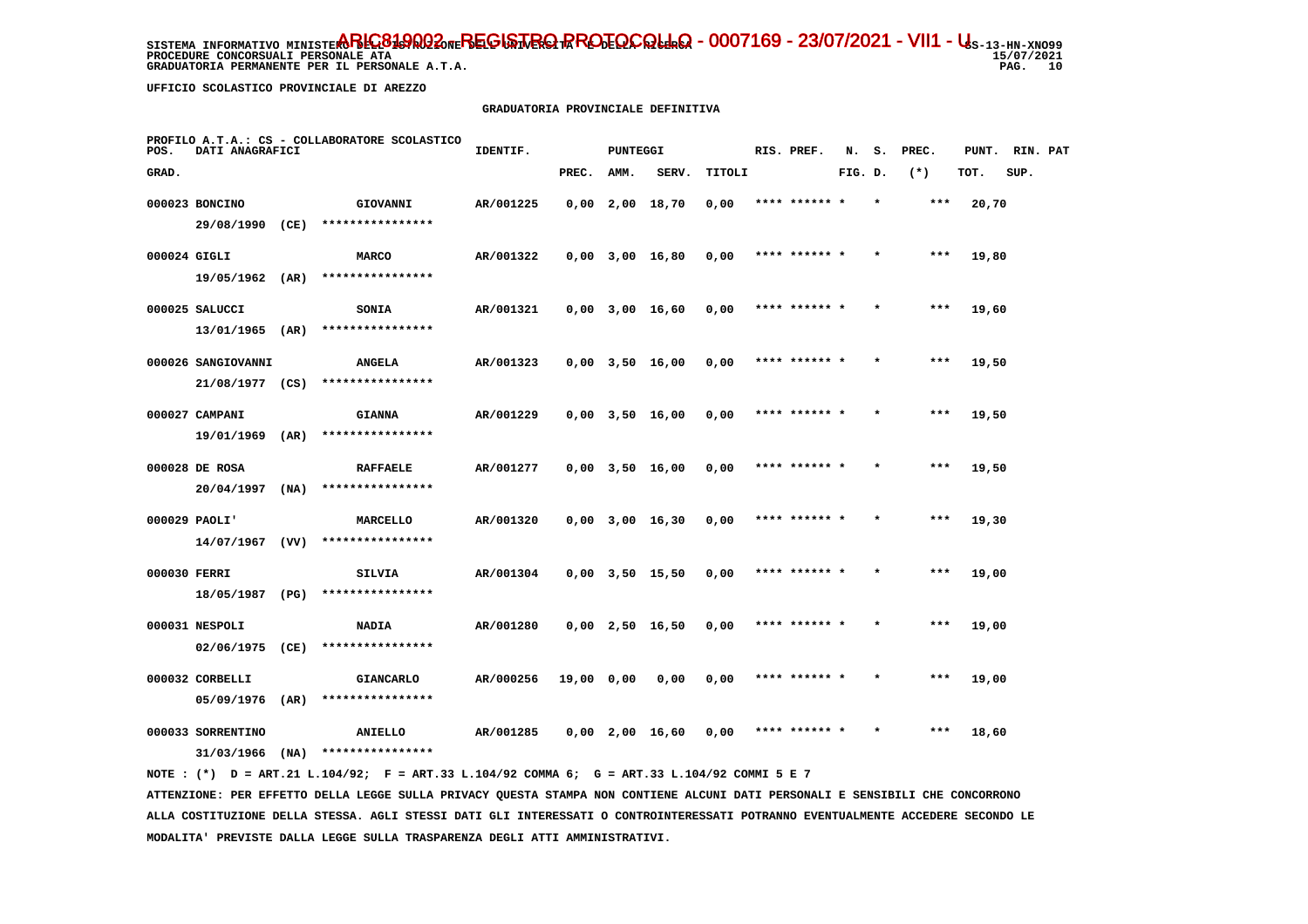GRADUATORIA PERMANENTE PER IL PERSONALE A.T.A.

 $15/07/2021$ PAG. 11

 **UFFICIO SCOLASTICO PROVINCIALE DI AREZZO**

### **GRADUATORIA PROVINCIALE DEFINITIVA**

| POS.         | DATI ANAGRAFICI   |      | PROFILO A.T.A.: CS - COLLABORATORE SCOLASTICO | IDENTIF.  |            | PUNTEGGI |                       |        | RIS. PREF.    | N.      | s.      | PREC. | PUNT. | RIN. PAT |  |
|--------------|-------------------|------|-----------------------------------------------|-----------|------------|----------|-----------------------|--------|---------------|---------|---------|-------|-------|----------|--|
| GRAD.        |                   |      |                                               |           | PREC.      | AMM.     | SERV.                 | TITOLI |               | FIG. D. |         | $(*)$ | TOT.  | SUP.     |  |
|              | 000034 D'ANDREA   |      | MARIA                                         | AR/001268 |            |          | $0,00$ $3,50$ $15,00$ | 0,00   | **** ******   |         |         | $***$ | 18,50 |          |  |
|              | $06/02/1987$ (SA) |      | ****************                              |           |            |          |                       |        |               |         |         |       |       |          |  |
|              | 000035 BRIZZI     |      | <b>MORENA</b>                                 | AR/001272 |            |          | $0,00$ $3,50$ $15,00$ | 0,00   | **** ****** * |         |         | ***   | 18,50 |          |  |
|              | 10/08/1973 (FI)   |      | ****************                              |           |            |          |                       |        |               |         |         |       |       |          |  |
|              | 000036 TANINI     |      | <b>STEFANIA</b>                               | AR/001228 |            |          | $0,00$ 2,50 15,80     | 0,00   | **** ****** * |         | $\star$ | $***$ | 18,30 |          |  |
|              | 12/07/1967        | (AR) | ****************                              |           |            |          |                       |        |               |         |         |       |       |          |  |
|              | 000037 VESTRI     |      | GIULIA                                        | AR/001318 |            |          | $0,00$ $3,50$ $14,70$ | 0,00   | **** ****** * |         |         | $***$ | 18,20 |          |  |
|              | $06/03/1995$ (AR) |      | ****************                              |           |            |          |                       |        |               |         |         |       |       |          |  |
| 000038 SALVI |                   |      | <b>SANDRA</b>                                 | AR/001332 |            |          | $0,00$ $3,50$ $14,50$ | 0,00   | **** ****** * |         |         | ***   | 18,00 |          |  |
|              | $16/07/1984$ (AR) |      | ****************                              |           |            |          |                       |        |               |         |         |       |       |          |  |
|              | 000039 CAGNACCI   |      | <b>MARIA LAURA</b>                            | AR/001334 |            |          | $0,00$ $3,50$ $14,50$ | 0,00   | **** ****** * |         | $\star$ | $***$ | 18,00 |          |  |
|              | 03/02/1970        | (AR) | ****************                              |           |            |          |                       |        |               |         |         |       |       |          |  |
|              | 000040 MINCIONE   |      | CARLA                                         | AR/000285 | 18,00 0,00 |          | 0,00                  | 0,00   | **** ******   |         |         | ***   | 18,00 |          |  |
|              | 23/07/1960        | (RM) | ****************                              |           |            |          |                       |        |               |         |         |       |       |          |  |
|              | 000041 CARAVIELLO |      | <b>ROSANNA</b>                                | AR/001291 |            |          | $0,00$ $3,50$ $14,50$ | 0,00   | **** ****** * |         |         | $***$ | 18,00 |          |  |
|              | 22/06/1992        | (NA) | ****************                              |           |            |          |                       |        |               |         |         |       |       |          |  |
|              | 000042 MENCHETTI  |      | <b>ASCANIO</b>                                | AR/000553 | 17,75 0,00 |          | 0,00                  | 0,00   | **** ****** * |         | $\star$ | $***$ | 17,75 |          |  |
|              | 26/04/1972        | (AR) | ****************                              |           |            |          |                       |        |               |         |         |       |       |          |  |
|              | 000043 MARCONI    |      | LUANA                                         | AR/001247 |            |          | $0,00$ $3,50$ $14,15$ | 0,00   | **** ****** * |         |         | $***$ | 17,65 |          |  |
|              | 22/03/1979 (AR)   |      | ****************                              |           |            |          |                       |        |               |         |         |       |       |          |  |
| 000044 VITI  |                   |      | <b>ISOLINA</b>                                | AR/001294 |            |          | $0.00$ $2.50$ $15.15$ | 0.00   | **** ****** * |         |         | $***$ | 17,65 |          |  |
|              | $03/03/1963$ (AR) |      | ****************                              |           |            |          |                       |        |               |         |         |       |       |          |  |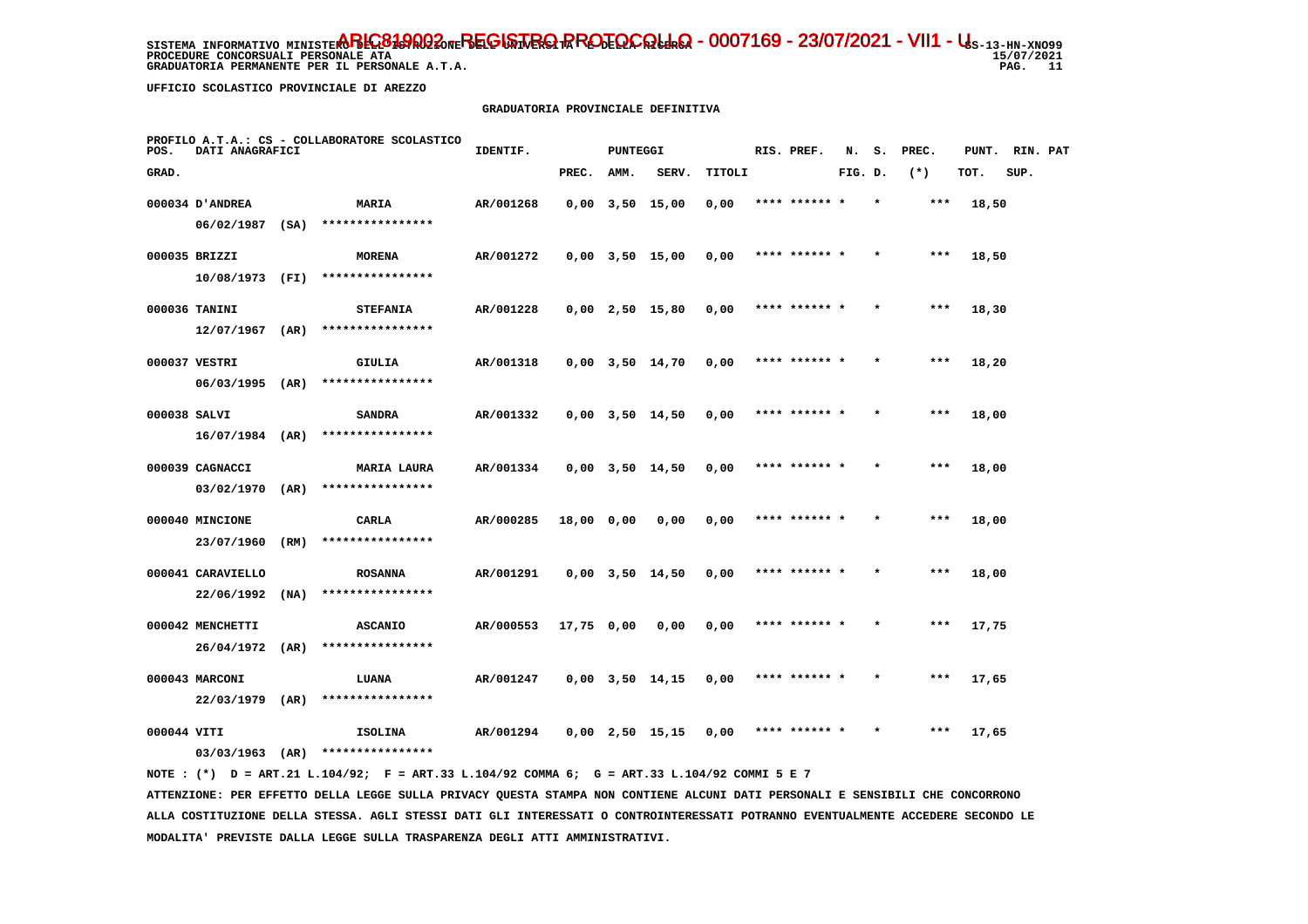SISTEMA INFORMATIVO MINISTE**RO BELGISTA DEL GISTRIQ PROTOCOLLO - 0007169 - 23/07/2021 - VII1 - U**s-13-HN-XNO99 **PROCEDURE CONCORSUALI PERSONALE ATA GRADUATORIA PERMANENTE PER IL PERSONALE A.T.A.** 

 **UFFICIO SCOLASTICO PROVINCIALE DI AREZZO**

### **GRADUATORIA PROVINCIALE DEFINITIVA**

| POS.         | DATI ANAGRAFICI                        |      | PROFILO A.T.A.: CS - COLLABORATORE SCOLASTICO | IDENTIF.  |            | <b>PUNTEGGI</b> |                       |        | RIS. PREF.    | N.      | s. | PREC. | PUNT. | RIN. PAT |  |
|--------------|----------------------------------------|------|-----------------------------------------------|-----------|------------|-----------------|-----------------------|--------|---------------|---------|----|-------|-------|----------|--|
| GRAD.        |                                        |      |                                               |           | PREC.      | AMM.            | SERV.                 | TITOLI |               | FIG. D. |    | $(*)$ | TOT.  | SUP.     |  |
|              | 000045 GIANNINI                        |      | <b>FEDERICO</b>                               | AR/001316 |            |                 | $0,00$ $3,50$ $14,10$ | 0,00   | **** ****** * |         |    | ***   | 17,60 |          |  |
|              | 19/01/1977                             | (AR) | ****************                              |           |            |                 |                       |        |               |         |    |       |       |          |  |
|              | 000046 D'ANGELO                        |      | MARCELLO                                      | AR/001252 |            |                 | $0,00$ $3,50$ $14,05$ | 0,00   | **** ****** * |         |    | $***$ | 17,55 |          |  |
|              | $22/04/1971$ (NA)                      |      | ****************                              |           |            |                 |                       |        |               |         |    |       |       |          |  |
| 000047 RIZZO |                                        |      | BEATRICE ANGELIC AR/001306                    |           |            |                 | $0,00$ 3,50 14,05     | 0,00   | **** ****** * |         |    | ***   | 17,55 |          |  |
|              | $17/07/1985$ (PA)                      |      | ****************                              |           |            |                 |                       |        |               |         |    |       |       |          |  |
| 000048 KUSI  |                                        |      | <b>BUJAR</b>                                  | AR/001315 |            |                 | $0,00$ 2,00 15,50     | 0,00   | **** ****** * |         |    | ***   | 17,50 |          |  |
|              | R 22/02/1975 (EE)                      |      | ****************                              |           |            |                 |                       |        |               |         |    |       |       |          |  |
|              | 000049 DI MARTINO                      |      | <b>GIUSEPPINA</b>                             | AR/001237 |            |                 | $0,00$ $3,50$ $14,00$ | 0,00   | **** ****** * |         |    | ***   | 17,50 |          |  |
|              | 27/06/1982                             | (NA) | ****************                              |           |            |                 |                       |        |               |         |    |       |       |          |  |
|              | 000050 TREMORI                         |      | <b>MIRNA</b><br>****************              | AR/001283 |            |                 | $0,00$ $3,50$ $14,00$ | 0,00   | **** ****** * |         |    | $***$ | 17,50 |          |  |
|              | $31/05/1964$ (AR)                      |      |                                               |           |            |                 |                       |        |               |         |    |       |       |          |  |
|              | 000051 SAMMARTINO<br>$16/09/1960$ (SA) |      | <b>SETTIMIA</b><br>****************           | AR/000777 | 17,50 0,00 |                 | 0,00                  | 0,00   | **** ****** * |         |    | $***$ | 17,50 |          |  |
|              |                                        |      |                                               |           |            |                 |                       |        |               |         |    |       |       |          |  |
| 000052 MENCI | 06/04/1959                             | (AR) | <b>BRUNELLA</b><br>****************           | AR/001260 |            |                 | $0,00$ 2,50 15,00     | 0,00   |               |         |    | ***   | 17,50 |          |  |
|              | 000053 BASTIANONI                      |      | <b>LORENZO</b>                                | AR/001326 |            |                 | $0,00$ $3,50$ $13,75$ | 0,00   | **** ****** * |         |    | ***   | 17,25 |          |  |
|              | 06/07/1988 (PG)                        |      | ****************                              |           |            |                 |                       |        |               |         |    |       |       |          |  |
|              | 000054 GRIFONI                         |      | GIULIA                                        | AR/001287 |            |                 | $0,00$ $3,50$ $13,60$ | 0,00   | **** ****** * |         |    | ***   | 17,10 |          |  |
|              | 08/11/1989                             | (AR) | ****************                              |           |            |                 |                       |        |               |         |    |       |       |          |  |
|              | 000055 SALZILLO                        |      | <b>SALVATORE</b>                              | AR/001330 |            |                 | $0,00$ 2,00 15,05     | 0,00   | **** ****** * |         |    | ***   | 17,05 |          |  |
|              | 19/02/1973                             | (CE) | ****************                              |           |            |                 |                       |        |               |         |    |       |       |          |  |
|              |                                        |      |                                               |           |            |                 |                       |        |               |         |    |       |       |          |  |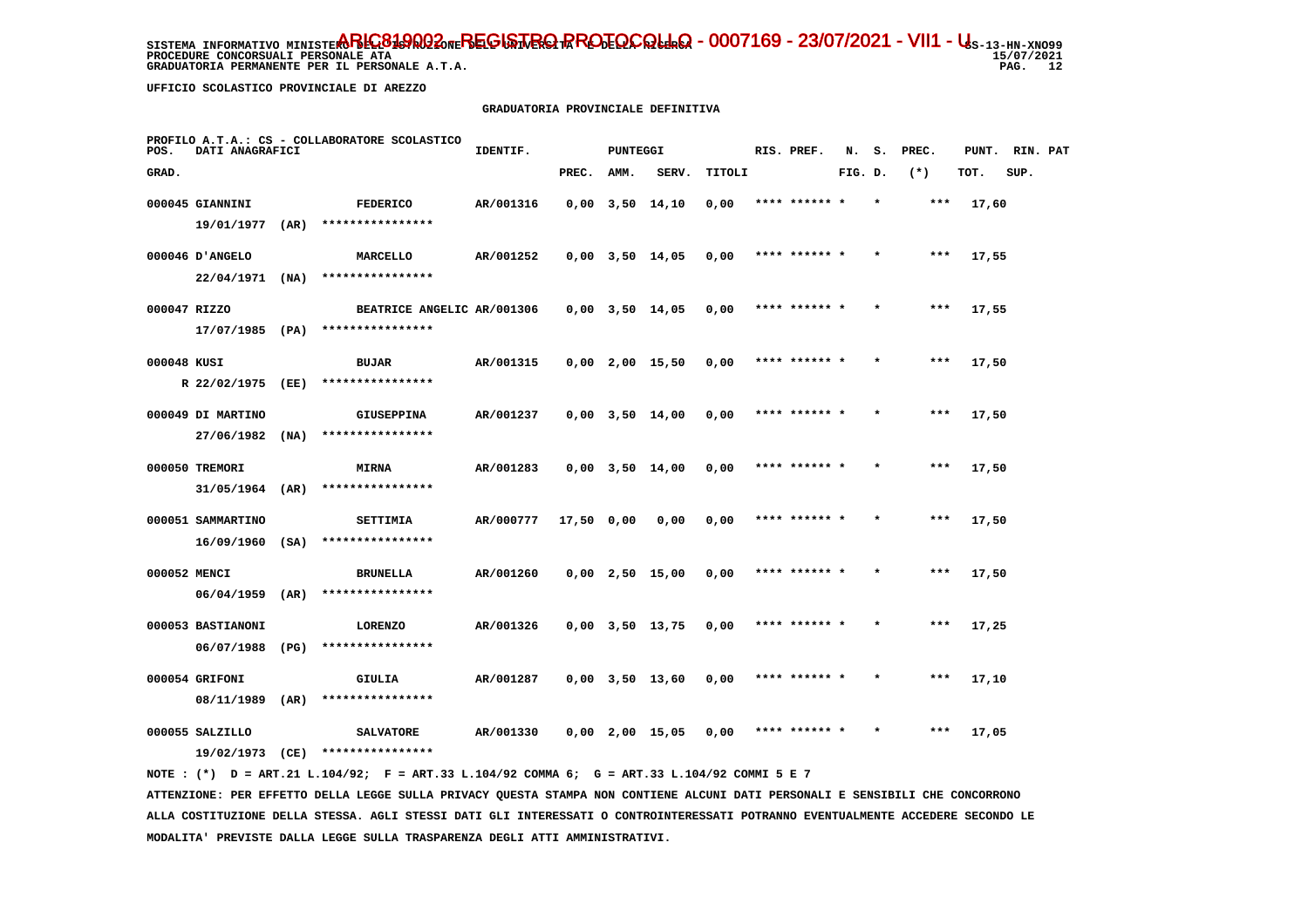**GRADUATORIA PERMANENTE PER IL PERSONALE A.T.A.** 

 **UFFICIO SCOLASTICO PROVINCIALE DI AREZZO**

#### **GRADUATORIA PROVINCIALE DEFINITIVA**

| POS.  | DATI ANAGRAFICI   |      | PROFILO A.T.A.: CS - COLLABORATORE SCOLASTICO | IDENTIF.  |            | PUNTEGGI |                       |        | RIS. PREF.    | N.      |         | S. PREC. |       | PUNT. RIN. PAT |  |
|-------|-------------------|------|-----------------------------------------------|-----------|------------|----------|-----------------------|--------|---------------|---------|---------|----------|-------|----------------|--|
| GRAD. |                   |      |                                               |           | PREC.      | AMM.     | SERV.                 | TITOLI |               | FIG. D. |         | $(*)$    | TOT.  | SUP.           |  |
|       | 000056 MANCIOPPI  |      | LUCA                                          | AR/000831 | 17,05 0,00 |          | 0,00                  | 0,00   |               |         |         | ***      | 17,05 |                |  |
|       | $05/06/1974$ (AR) |      | ****************                              |           |            |          |                       |        |               |         |         |          |       |                |  |
|       | 000057 PANNULLO   |      | <b>RAFFAELA</b>                               | AR/001276 |            |          | $0,00$ $3,00$ $14,00$ | 0,00   | **** ****** * |         |         | $***$    | 17,00 |                |  |
|       | $01/06/1976$ (SA) |      | ****************                              |           |            |          |                       |        |               |         |         |          |       |                |  |
|       | 000058 DI SORBO   |      | <b>ARMANDO</b>                                | AR/001251 |            |          | $0,00$ $3,50$ $13,50$ | 0,00   | **** ****** * |         | $\star$ | ***      | 17,00 |                |  |
|       | 02/01/1991        | (CE) | ****************                              |           |            |          |                       |        |               |         |         |          |       |                |  |
|       | 000059 BRACCI     |      | ALICE                                         | AR/001249 |            |          | $0,00$ $3,50$ $13,50$ | 0,00   | **** ****** * |         |         | $***$    | 17,00 |                |  |
|       | $02/02/1985$ (AR) |      | ****************                              |           |            |          |                       |        |               |         |         |          |       |                |  |
|       | 000060 CAVALLI    |      | <b>ANNALUCIA</b>                              | AR/001244 |            |          | $0,00$ 2,00 15,00     | 0,00   | **** ****** * |         |         | $***$    | 17,00 |                |  |
|       | $13/12/1964$ (AR) |      | ****************                              |           |            |          |                       |        |               |         |         |          |       |                |  |
|       | 000061 BORTONE    |      | <b>CRISTOFARO</b>                             | AR/001279 |            |          | $0,00$ $3,50$ $13,50$ | 0,00   | **** ****** * |         |         | $***$    | 17,00 |                |  |
|       | 19/03/1998        | (NA) | ****************                              |           |            |          |                       |        |               |         |         |          |       |                |  |
|       | 000062 CENTINI    |      | <b>SALVATORE</b>                              | AR/001267 |            |          | $0,00$ 2,50 14,50     | 0,00   | **** ****** * |         |         | $***$    | 17,00 |                |  |
|       | $12/09/1992$ (NA) |      | ****************                              |           |            |          |                       |        |               |         |         |          |       |                |  |
|       | 000063 NEROZZI    |      | SILVIO                                        | AR/001298 |            |          | $0,00$ $3,50$ $13,45$ | 0,00   | **** ****** * |         |         | $***$    | 16,95 |                |  |
|       | $14/03/1977$ (AR) |      | ****************                              |           |            |          |                       |        |               |         |         |          |       |                |  |
|       | 000064 PIETRI     |      | MARISA                                        | AR/001310 |            |          | $0,00$ 3,00 13,90     | 0,00   | **** ****** * |         |         | ***      | 16,90 |                |  |
|       | $11/04/1958$ (AR) |      | ****************                              |           |            |          |                       |        |               |         |         |          |       |                |  |
|       | 000065 GRAZZINI   |      | FIORELLA                                      | AR/001333 |            |          | $0,00$ 2,00 14,70     | 0,00   | **** ****** * |         |         | $***$    | 16,70 |                |  |
|       | $06/08/1962$ (AR) |      | ****************                              |           |            |          |                       |        |               |         |         |          |       |                |  |
|       | 000066 CONTI      |      | <b>MARCELLA</b>                               | AR/001235 |            |          | 0,00 2,00 14,60       | 0,00   | **** ******   |         |         | ***      | 16,60 |                |  |
|       | $13/07/1963$ (AR) |      | ****************                              |           |            |          |                       |        |               |         |         |          |       |                |  |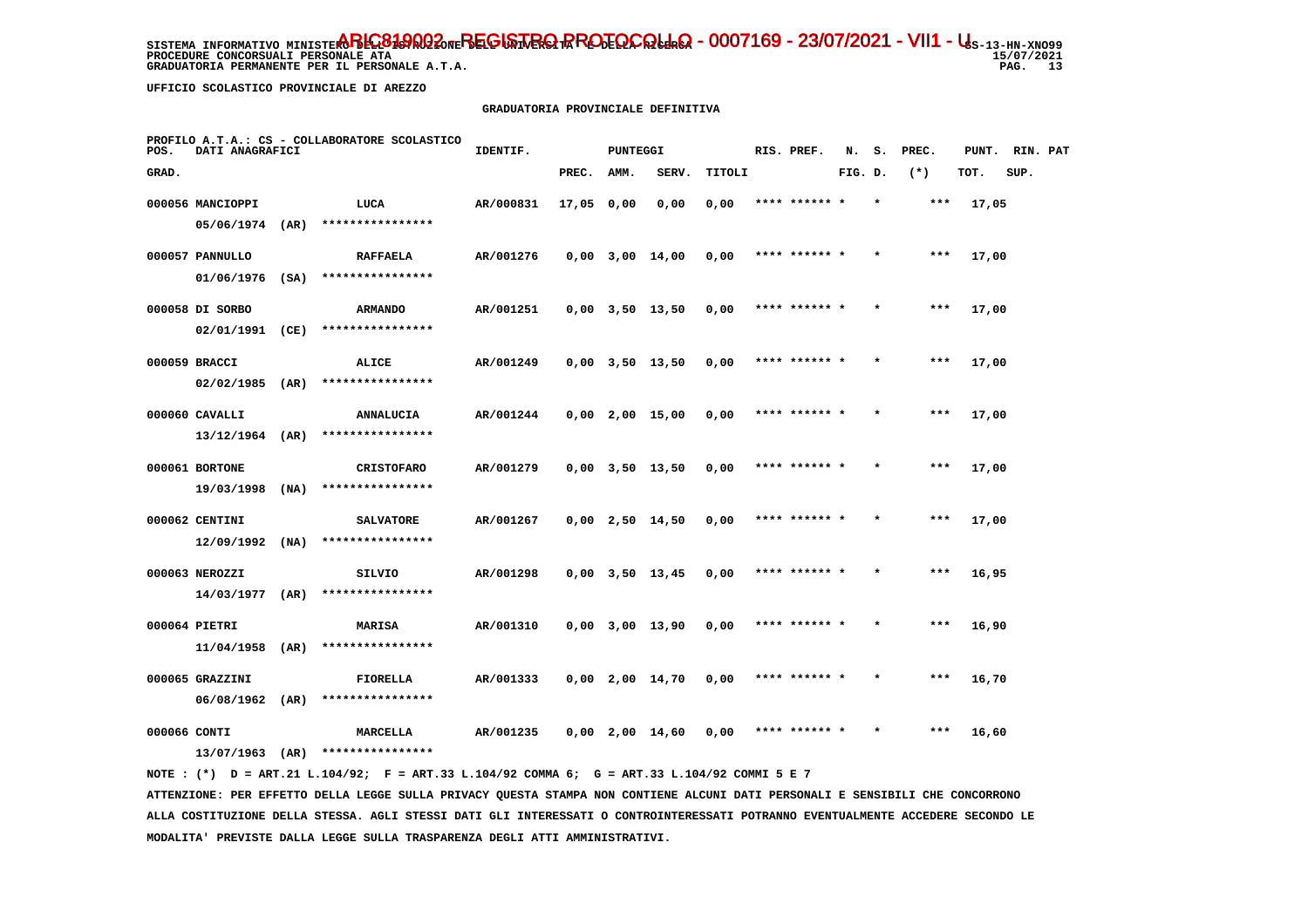**PROCEDURE CONCORSUALI PERSONALE ATA GRADUATORIA PERMANENTE PER IL PERSONALE A.T.A.**   $15/07/2021$ PAG. 14

 **UFFICIO SCOLASTICO PROVINCIALE DI AREZZO**

#### **GRADUATORIA PROVINCIALE DEFINITIVA**

| PROFILO A.T.A.: CS - COLLABORATORE SCOLASTICO<br>POS.<br>DATI ANAGRAFICI |                   |      |                               | IDENTIF.<br>PUNTEGGI |       |      |                       |        |  | RIS. PREF.    | N.      | s.      | PREC. | PUNT. | RIN. PAT |  |
|--------------------------------------------------------------------------|-------------------|------|-------------------------------|----------------------|-------|------|-----------------------|--------|--|---------------|---------|---------|-------|-------|----------|--|
| GRAD.                                                                    |                   |      |                               |                      | PREC. | AMM. | SERV.                 | TITOLI |  |               | FIG. D. |         | $(*)$ | TOT.  | SUP.     |  |
|                                                                          | 000067 ZACCHEI    |      | <b>GESSICA</b>                | AR/001331            |       |      | $0.00$ $3.00$ $13.60$ | 0,00   |  | **** ****** * |         | $\star$ | ***   | 16,60 |          |  |
|                                                                          | 15/04/1983        | (AR) | ****************              |                      |       |      |                       |        |  |               |         |         |       |       |          |  |
|                                                                          | 000068 NAPOLITANO |      | LUCIA                         | AR/001303            |       |      | $0,00$ $3,00$ $13,50$ | 0,00   |  | **** ****** * |         |         | $***$ | 16,50 |          |  |
|                                                                          | 11/12/1976        | (NA) | ****************              |                      |       |      |                       |        |  |               |         |         |       |       |          |  |
|                                                                          | 000069 GUERRIERO  |      | <b>GIUSEPPE</b>               | AR/001293            |       |      | $0,00$ $3,00$ $13,50$ | 0,00   |  | **** ****** * |         | $\star$ | ***   | 16,50 |          |  |
|                                                                          | 04/06/1988        | (NA) | ****************              |                      |       |      |                       |        |  |               |         |         |       |       |          |  |
|                                                                          | 000070 BORGIA     |      | PIETRO LUIGI                  | AR/001308            |       |      | $0,00$ $3,50$ $13,00$ | 0,00   |  | **** ****** * |         |         | $***$ | 16,50 |          |  |
|                                                                          | 09/09/1984 (AR)   |      | ****************              |                      |       |      |                       |        |  |               |         |         |       |       |          |  |
|                                                                          | 000071 LIETO      |      | <b>CARMINE</b>                | AR/001336            |       |      | $0,00$ $3,50$ $13,00$ | 0,00   |  | **** ****** * |         | $\star$ | $***$ | 16,50 |          |  |
|                                                                          | $21/08/1992$ (NA) |      | ****************              |                      |       |      |                       |        |  |               |         |         |       |       |          |  |
|                                                                          | 000072 GORETTI    |      | <b>DEBORA</b>                 | AR/001236            |       |      | $0,00$ $3,50$ $13,00$ | 0,00   |  | **** ****** * |         | $\star$ | ***   | 16,50 |          |  |
|                                                                          | $14/08/1974$ (AR) |      | ****************              |                      |       |      |                       |        |  |               |         |         |       |       |          |  |
|                                                                          | 000073 RELLI      |      | <b>ALESSANDRA</b>             | AR/001250            |       |      | $0,00$ 2,00 14,40     | 0,00   |  |               |         |         | $***$ | 16,40 |          |  |
|                                                                          | 15/09/1960 (AR)   |      | ****************              |                      |       |      |                       |        |  |               |         |         |       |       |          |  |
| 000074 ROSA                                                              |                   |      | <b>VINCENZA</b>               | AR/001295            |       |      | $0,00$ 2,00 14,05     | 0,00   |  | **** ****** * |         |         | $***$ | 16,05 |          |  |
|                                                                          | $13/12/1984$ (NA) |      | ****************              |                      |       |      |                       |        |  |               |         |         |       |       |          |  |
|                                                                          | 000075 NAPOLITANO |      | PELLEGRINO                    | AR/001314            |       |      | $0,00$ 2,50 13,50     | 0,00   |  | **** ****** * |         |         | $***$ | 16,00 |          |  |
|                                                                          | 15/09/1981        | (AV) | ****************              |                      |       |      |                       |        |  |               |         |         |       |       |          |  |
|                                                                          | 000076 TEDESCHI   |      | <b>FILOMENA</b>               | AR/001266            |       |      | $0,00$ 2,00 13,60     | 0,00   |  | **** ****** * |         |         | $***$ | 15,60 |          |  |
|                                                                          | $01/06/1983$ (AV) |      | ****************              |                      |       |      |                       |        |  |               |         |         |       |       |          |  |
|                                                                          | 000077 ANGOTTI    | (CS) | LANFRANCO<br>**************** | AR/001230            |       |      | 0,00 2,50 13,00       | 0,00   |  | **** ******   |         |         | ***   | 15,50 |          |  |
|                                                                          | 07/12/1990        |      |                               |                      |       |      |                       |        |  |               |         |         |       |       |          |  |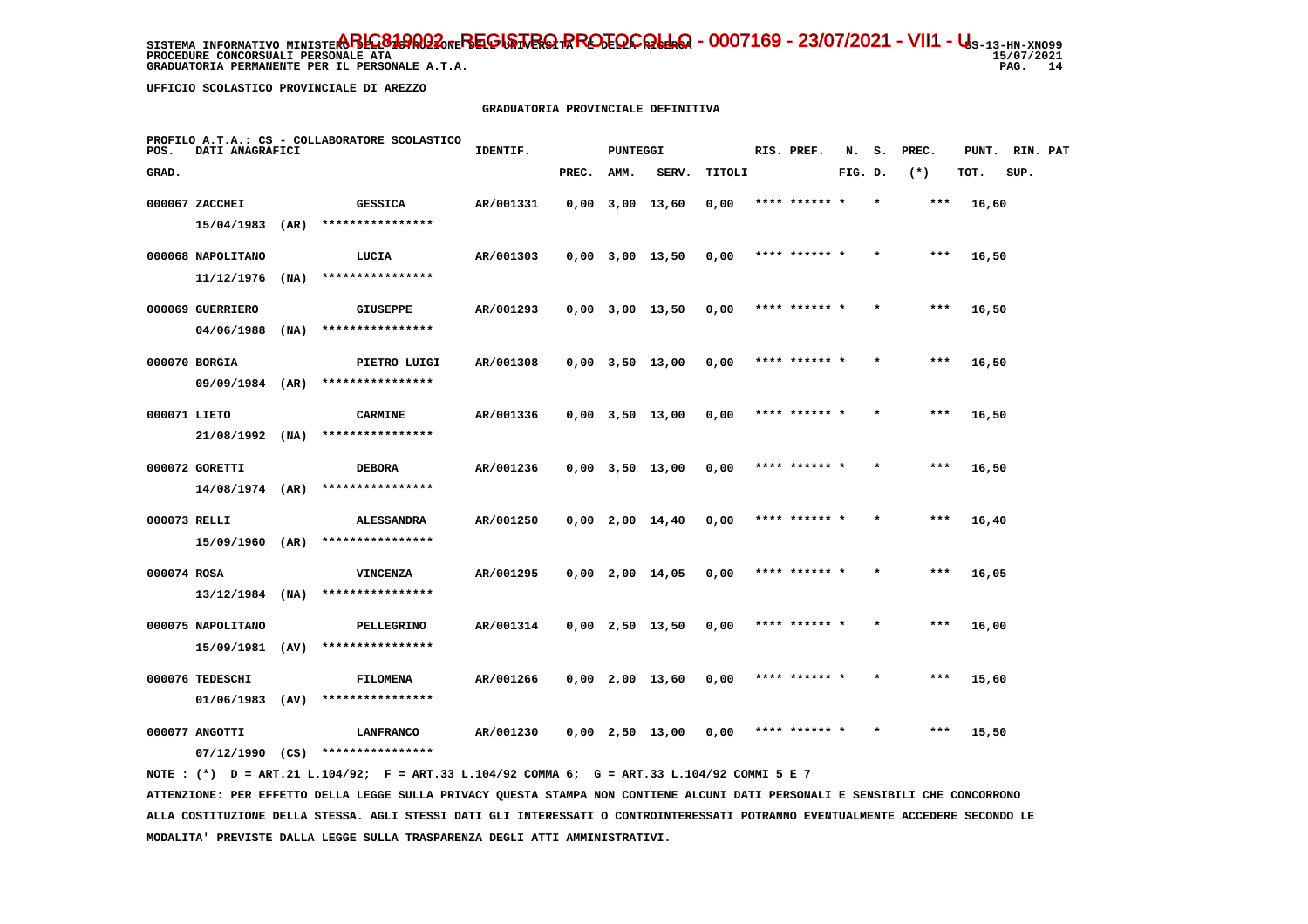SISTEMA INFORMATIVO MINISTE**RO BELGISTA DEL GISTRIQ PROTOCOLLO - 0007169 - 23/07/2021 - VII1 - U**s-13-HN-XNO99 **PROCEDURE CONCORSUALI PERSONALE ATA** GRADUATORIA PERMANENTE PER IL PERSONALE A.T.A.

 **UFFICIO SCOLASTICO PROVINCIALE DI AREZZO**

# **GRADUATORIA PROVINCIALE DEFINITIVA**

| PROFILO A.T.A.: CS - COLLABORATORE SCOLASTICO<br>DATI ANAGRAFICI<br>POS. |                   |      |                                                                                             | IDENTIF.<br>PUNTEGGI |              |           |                       |        |  | RIS. PREF.    | N.      |         | S. PREC. | PUNT. | RIN. PAT |  |
|--------------------------------------------------------------------------|-------------------|------|---------------------------------------------------------------------------------------------|----------------------|--------------|-----------|-----------------------|--------|--|---------------|---------|---------|----------|-------|----------|--|
| GRAD.                                                                    |                   |      |                                                                                             |                      | PREC.        | AMM.      | SERV.                 | TITOLI |  |               | FIG. D. |         | $(*)$    | TOT.  | SUP.     |  |
|                                                                          | 000078 POLZELLA   |      | <b>VERONICA</b>                                                                             | AR/001305            |              |           | $0,00$ $3,50$ $11,05$ | 0.00   |  | **** ****** * |         | $\star$ | ***      | 14,55 |          |  |
|                                                                          | 13/06/1990        | (AR) | ****************                                                                            |                      |              |           |                       |        |  |               |         |         |          |       |          |  |
|                                                                          | 000079 MUNTIANASU |      | <b>MONICA</b>                                                                               | AR/001240            |              |           | $0,00$ 2,50 12,00     | 0,00   |  | **** ****** * |         | $\star$ | ***      | 14,50 |          |  |
|                                                                          | R 16/08/1978      | (EE) | ****************                                                                            |                      |              |           |                       |        |  |               |         |         |          |       |          |  |
| 000080 RICCIO                                                            |                   |      | <b>MARTINA</b>                                                                              | AR/001275            |              |           | $0.00$ $3.00$ $10.30$ | 0.00   |  | **** ****** * |         | $\star$ | ***      | 13,30 |          |  |
|                                                                          | 04/05/1991        | (CE) | ****************                                                                            |                      |              |           |                       |        |  |               |         |         |          |       |          |  |
|                                                                          | 000081 ROSADINI   |      | ELISA                                                                                       | AR/001096            | $10,35$ 0,00 |           | 0,00                  | 0,00   |  | **** ****** * |         | $\star$ | ***      | 10,35 |          |  |
|                                                                          | 31/08/1983        | (AR) | ****************                                                                            |                      |              |           |                       |        |  |               |         |         |          |       |          |  |
|                                                                          | 000082 TERRANOVA  |      | <b>ALESSANDRO</b>                                                                           | AR/001245            | $0,00$ 3,00  |           | 6,80                  | 0,00   |  | **** ****** * |         | $\star$ | ***      | 9,80  |          |  |
|                                                                          | 04/06/1985        | (CT) | ****************                                                                            |                      |              |           |                       |        |  |               |         |         |          |       |          |  |
|                                                                          | 000083 CIABATTI   |      | <b>LORENZO</b>                                                                              | AR/001102            |              | 7,95 0,00 | 0,00                  | 0,00   |  | **** ****** * |         |         | $***$    | 7,95  |          |  |
|                                                                          | 15/10/1981        | (AR) | ****************                                                                            |                      |              |           |                       |        |  |               |         |         |          |       |          |  |
| 000084 SERI                                                              |                   |      | <b>SANTINO</b>                                                                              | AR/001095            | $0,00$ 0,00  |           | 0,00                  | 0,00   |  | **** ****** * |         | $\star$ | ***      | 0,00  |          |  |
|                                                                          | 02/02/1955        | (AR) | ****************                                                                            |                      |              |           |                       |        |  |               |         |         |          |       |          |  |
|                                                                          |                   |      | NOTE: (*) D = ART.21 L.104/92; F = ART.33 L.104/92 COMMA 6; G = ART.33 L.104/92 COMMI 5 E 7 |                      |              |           |                       |        |  |               |         |         |          |       |          |  |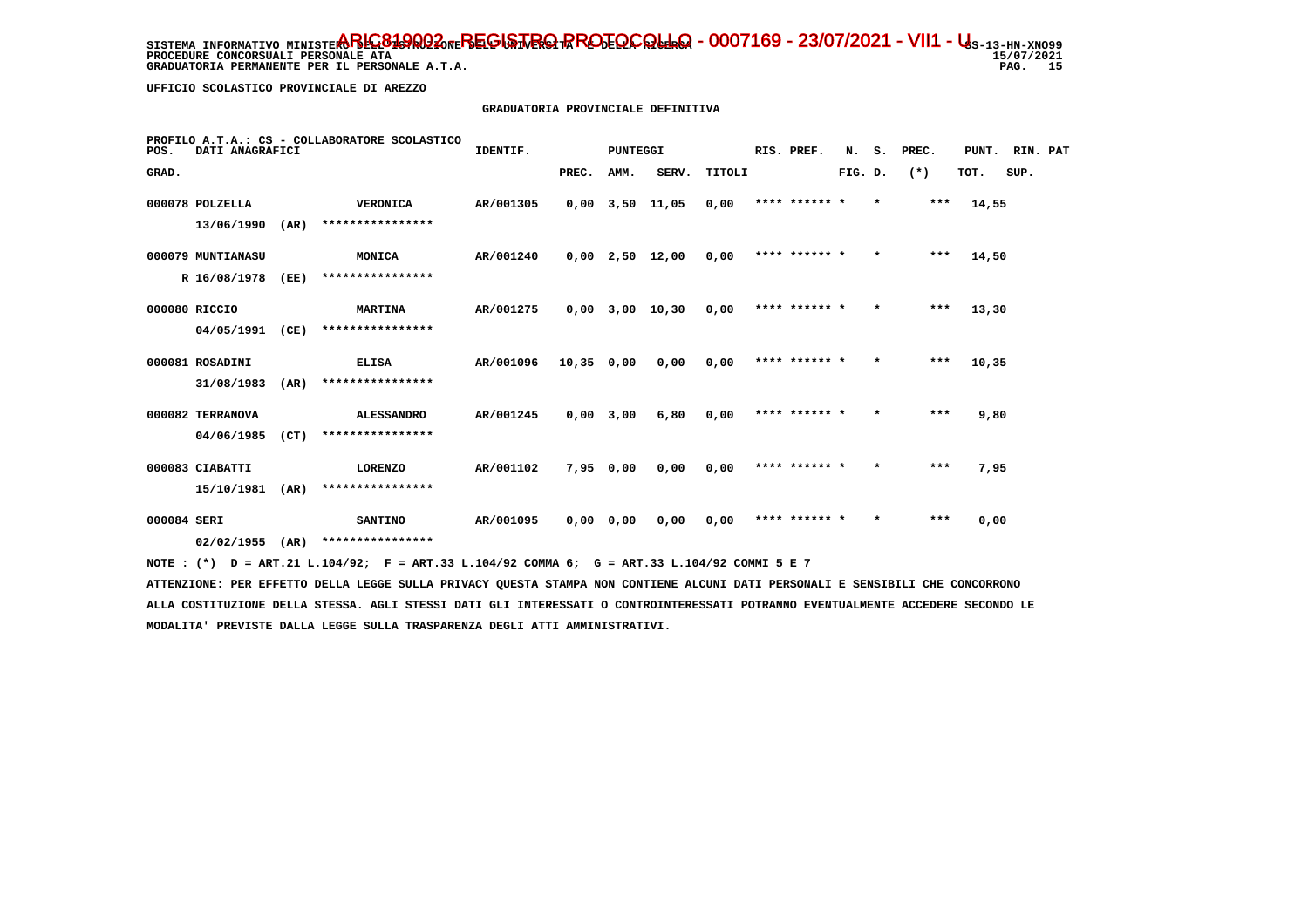SISTEMA INFORMATIVO MINISTE**RO BELGISTA DEL GISTRIQ PROTOCOLLO - 0007169 - 23/07/2021 - VII1 - U**s-13-HN-XNO99  $15/07/2021$ **PROCEDURE CONCORSUALI PERSONALE ATA** PAG. 16 GRADUATORIA PERMANENTE PER IL PERSONALE A.T.A.

 **UFFICIO SCOLASTICO PROVINCIALE DI AREZZO**

 **GRADUATORIA PROVINCIALE DEFINITIVA**

| PROFILO A.T.A.: GA - GUARDAROBIERE<br>POS.<br>DATI ANAGRAFICI |                    |                                                                                             | IDENTIF.<br>PUNTEGGI |       |      |                       |              | RIS. PREF. |               |         |         | N. S. PREC. | PUNT. RIN. PAT |      |  |
|---------------------------------------------------------------|--------------------|---------------------------------------------------------------------------------------------|----------------------|-------|------|-----------------------|--------------|------------|---------------|---------|---------|-------------|----------------|------|--|
| GRAD.                                                         |                    |                                                                                             |                      | PREC. | AMM. |                       | SERV. TITOLI |            |               | FIG. D. |         | $(*)$       | тот.           | SUP. |  |
| 000001 IACOMETTA                                              |                    | <b>EUGENIA</b>                                                                              | AR/001270            |       |      | $0,00$ $3,50$ $15,00$ | 3,00         |            | **** ****** * |         | $\star$ | ***         | 21.50          |      |  |
|                                                               | (KR)<br>19/02/1973 | ****************                                                                            |                      |       |      |                       |              |            |               |         |         |             |                |      |  |
|                                                               |                    | NOTE: (*) D = ART.21 L.104/92; F = ART.33 L.104/92 COMMA 6; G = ART.33 L.104/92 COMMI 5 E 7 |                      |       |      |                       |              |            |               |         |         |             |                |      |  |